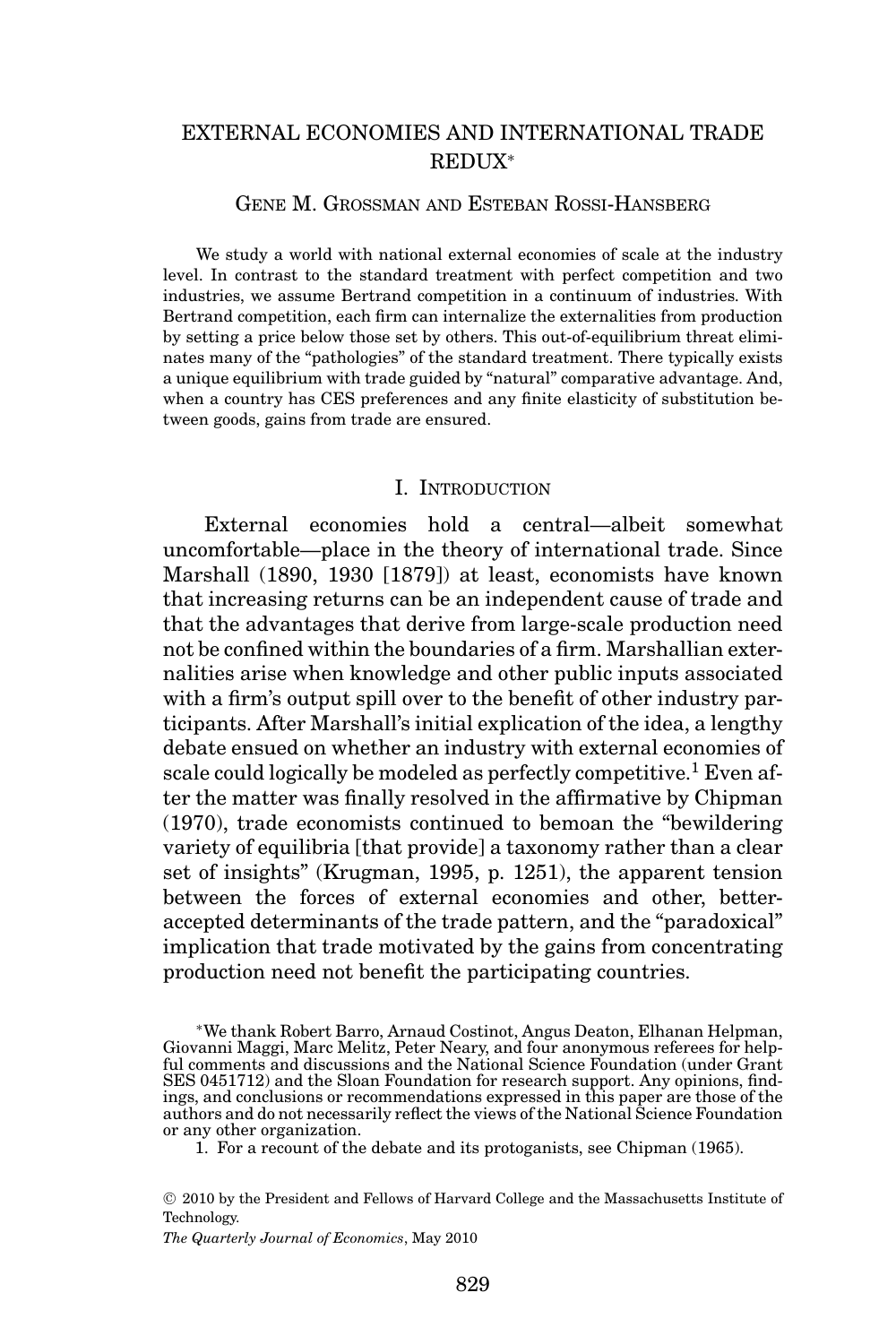The modeling of external economies began at a time when game-theoretic approaches to imperfect competition were much less developed than they are today. Consequently, the logical consistency between external economies and perfect competition was seen as a great advantage in allowing the application of familiar tools of general equilibrium analysis. Economists were comfortable in assuming that competitors take prices as given in industries with many small firms. By assuming that small producers contribute little to aggregate industry output, they felt similarly justified in assuming that firms treat industry scale as given when assessing productivity and making decisions about their own output. Firms might recognize the link between industry scale and productivity and nonetheless perceive their own costs to be constant. As Chipman (1970, p. 349) noted, "there is no logical contradiction involved in the notion that economic agents do not perceive things as they actually are, and while the idea of treating production functions parametrically may be more subtle and unusual than that of treating market prices in this way, both ideas are of the same logical order."

In application, the competitive models of external economies and trade yielded some discomforting results.<sup>2</sup> A potential for multiple equilibria, noted already by Ohlin (1933, p. 55), was shown more formally by Matthews (1949–1950), Kemp (1964), and Ethier (1982a). Graham (1923) argued that scale economies could reverse the trade pattern predicted by "natural" comparative advantage and Ethier (1982a) proved him correct in a competitive model with external economies. Markusen and Melvin (1981) and Ethier (1982a) observed that country size might play an independent role in determining the pattern of specialization. Finally, Graham (1923) advanced the possibility of losses from trade, an idea that has been further addressed by Matthews (1949–1950), Melvin (1969), Markusen and Melvin (1981), Ethier (1982a), and others. These "pathologies" are perhaps responsible for the diminished role that external economies now play in thinking about trade, even as such externalities are still considered to be empirically relevant in many contexts.3

<sup>2.</sup> There are several good surveys of this literature, beginning with Chipman's (1965) treatment of the earliest contributions. Subsequent overviews include Helpman (1984), Helpman and Krugman (1985, Ch. 3), Krugman (1995), and Choi and Yu (2002).

<sup>3.</sup> See, for example, Caballero and Lyons (1989, 1990, 1992), Chan, Chen, and Cheung (1995), Segoura (1998), Henriksen, Steen, and Ulltveit-Moe (2001), and Antweiler and Trefler (2002).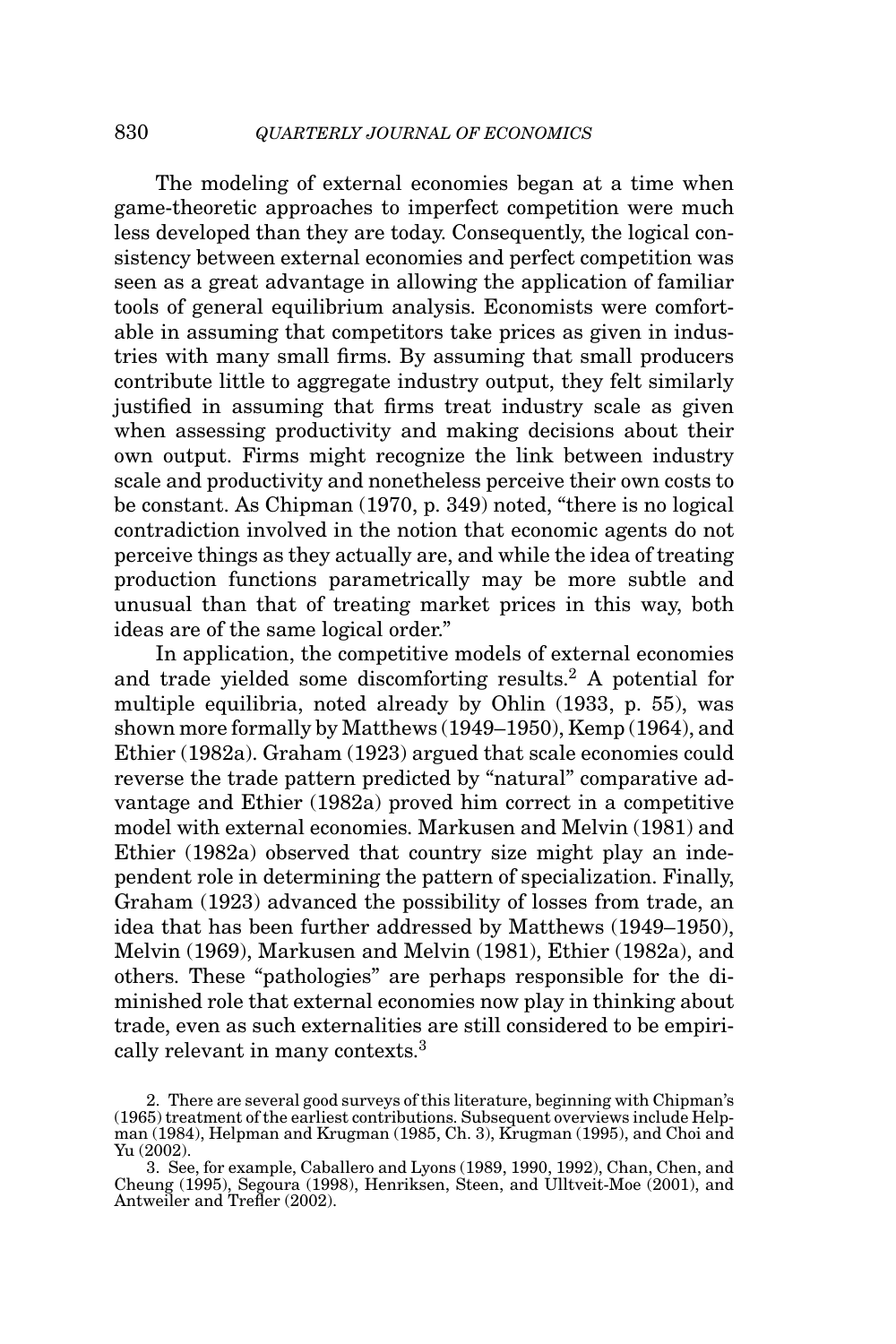The pathological outcomes arise in a canonical model of external economies and trade, one that has become well ensconced in the literature and that by now breeds little questioning of its underlying assumptions. Typically, there are two countries and two industries, one with constant returns to scale and the other with increasing returns to scale (IRS) due to national spillovers from production. Often, labor is the only productive factor. Firms in both sectors are price takers and, more importantly, those in the IRS sector take aggregate national output and hence their own potential productivity as given.

In this familiar setting, suppose that the relationship between productivity and national scale is such that zero output implies zero productivity. Then the existence of multiple equilibria is immediate. Firms that take aggregate output as given perceive zero productivity when no other national producers are active in their country. If output in a country is nil, no producer perceives a profit opportunity from entry, even when an absence of local competitors might imply a potential for profit for a firm that evaluated correctly the implications of entry at nonnegligible scale. Thus, zero output in any location is self-reinforcing and production of the IRS good can be concentrated in either country for any set of parameter values.<sup>4</sup>

What about the pattern of trade? When production of the IRS good is concentrated in a country, the trade pattern necessarily accords with the ranking of relative productivities when measured at the equilibrium scales of production. That is, each country specializes according to *observed* comparative advantage, where the "observed" productivity of a country that does not produce the IRS good is taken to be zero. However, the pattern of specialization need not conform to the ranking of relative productivities when measured at a common scale of production. The exporters of the IRS good might be less productive than firms in the other country would be, were the latter to produce at a comparable aggregate scale. In this sense, the trade pattern may run counter to the dictates of *natural* comparative advantage. Notice that such a trade pattern violates the requirements for global efficiency in circumstances in which the country with comparative advantage in the IRS industry has sufficient resources to satisfy the first-best level of world demand for that good.

<sup>4.</sup> If productivity is bounded from below even when national output is zero, multiple trade equilibria will exist for a range of parameter values.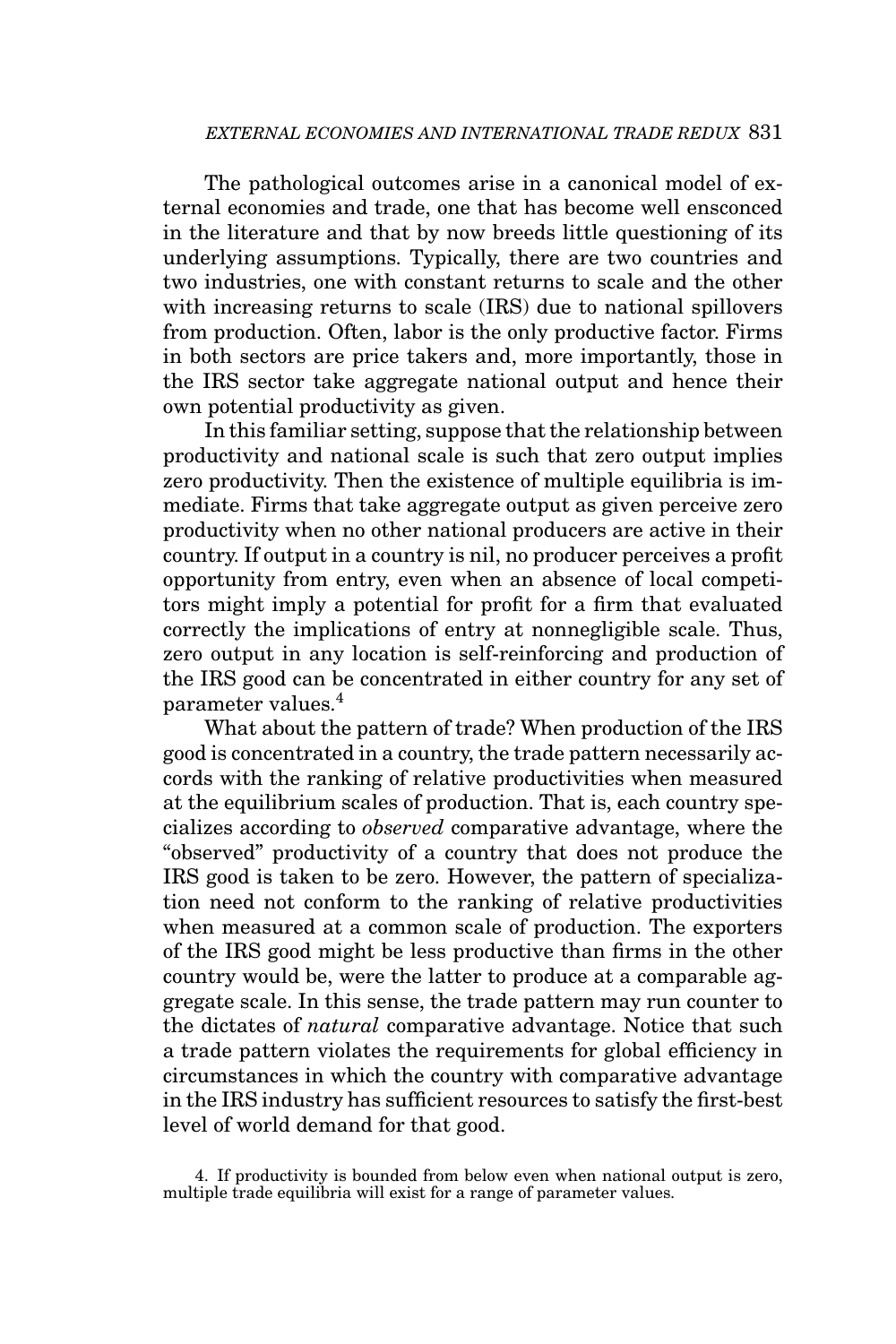In the canonical model, country size can be an independent source of comparative advantage. Suppose, for example, that productivity in the IRS sector is modest when output is small, but not equal to zero. If a small country were to specialize in producing this good, the equilibrium price might be high in light of its meager resource base and a robust level of world demand. Such a high price might invite entry by producers in the large country. In such circumstances, there might be no equilibrium with production of the IRS concentrated in the small country. The large country would gain a comparative advantage in the IRS industry by dint of having sufficient resources to produce at a large scale.

The canonical model readily yields examples with losses from trade (see, e.g., Helpman and Krugman [1985, p. 55]). The autarky equilibrium features underproduction of the IRS good, because firms fail to take into account the spillover benefit from increasing their output on the productivity of others. As is well known, trade can bring harm if it exacerbates a preexisting market distortion (Bhagwati 1971). It stands to reason that trade may reduce welfare in a country that shifts substantial resources from the single industry with increasing returns to one with constant returns.

In short, the pathologies that emerge from the canonical model rest on two critical assumptions. First, firms contemplate entry only at such small scale that they believe they can have negligible impact on national output and their own productivity. Second, industries are large in relation to countries' resource endowments, so that a small country may lack sufficient resources to meet world demand for the IRS good at a reasonable price. In such circumstances, the demise of activity in the IRS industry due to the opening of trade can spell dire consequences for a country's productivity and welfare.

In this paper, we modify these two familiar assumptions and show how this dramatically narrows the scope for pathological outcomes. We assume in what follows that firms engage in Bertrand competition and that they correctly anticipate their productivity when they quote a price that would yield nonnegligible sales. And we assume that the world economy comprises a large number of (small) industries, so that any industry can be fully accommodated in any country, no matter what its size.<sup>5</sup>

<sup>5.</sup> In our analysis the scope of the external effects is supposed to be the industry. So it is essential for us to assume that industries are small relative to country sizes. As advocated by Ethier (1982b), one could also think of externalities that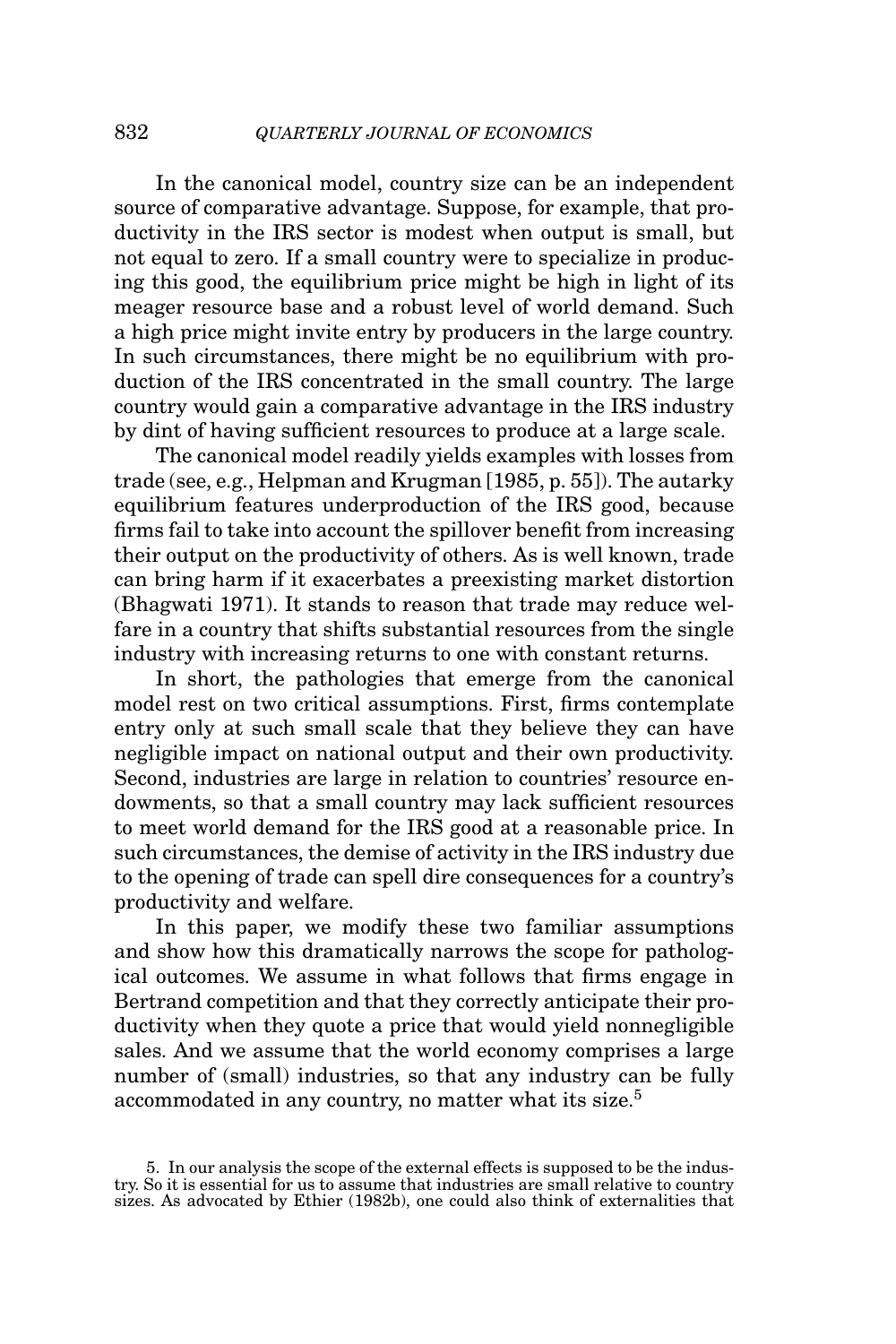It is well known that perfect competition and Bertrand competition predict similar outcomes in models with homogeneous goods and constant costs. This is true as well—it turns out—in an autarky equilibrium with external economies of scale. However, the predictions of the alternative behavioral assumptions diverge in a world with national external economies and international trade. With Bertrand competition, a firm may be small when its price is the same as that of its (domestic) rivals—as will be the case in the equilibria that we discuss—yet it may recognize that by announcing a price below that offered by other firms in the industry, it can grow to nonnegligible scale. We shall see that the different out-of-equilibrium beliefs under perfect and Bertrand competition yield very different conclusions about the possibility of multiple equilibria and the determinants of the trade pattern.

Moreover, the potential role for country size to influence the trade pattern disappears when industries are small in relation to the size of national economies. In a world with many industries, a la Dornbusch, Fischer, and Samuelson (1977; hereafter DFS), a ` small country can realize its comparative advantage in whichever sectors it is strongest by serving world demands in a relatively small range of industries. We will find that country size plays no role in determining a chain of comparative advantage, although it does affect the dividing line between imports and exports along that chain. The assumption of a large number of small industries also helps to justify our assumption that firms take factor prices as given. A Bertrand competitor may entertain the prospect of growing large in its industry. But, even if it does so, it will remain small in relation to the aggregate economy so long as each industry uses a small fraction of the economy's resources.

In summary, we study a model with a continuum of industries and national industry-level external economies. We assume that firms in an industry produce a homogeneous product and engage in Bertrand (price) competition in an integrated world market. Countries may exhibit Ricardian technological differences, but they share the same prospects for scale economies, which are assumed to be a property of the good being produced. We find in this setting that the trade equilibrium typically is unique and that "natural" comparative advantage determines an ordering of

transcend both industry and country boundaries. However, external economies at the industry level are plausible in the presence of industry-specific knowledge and other nonrival inputs, and the literature cited in footnote 3 points to their empirical significance.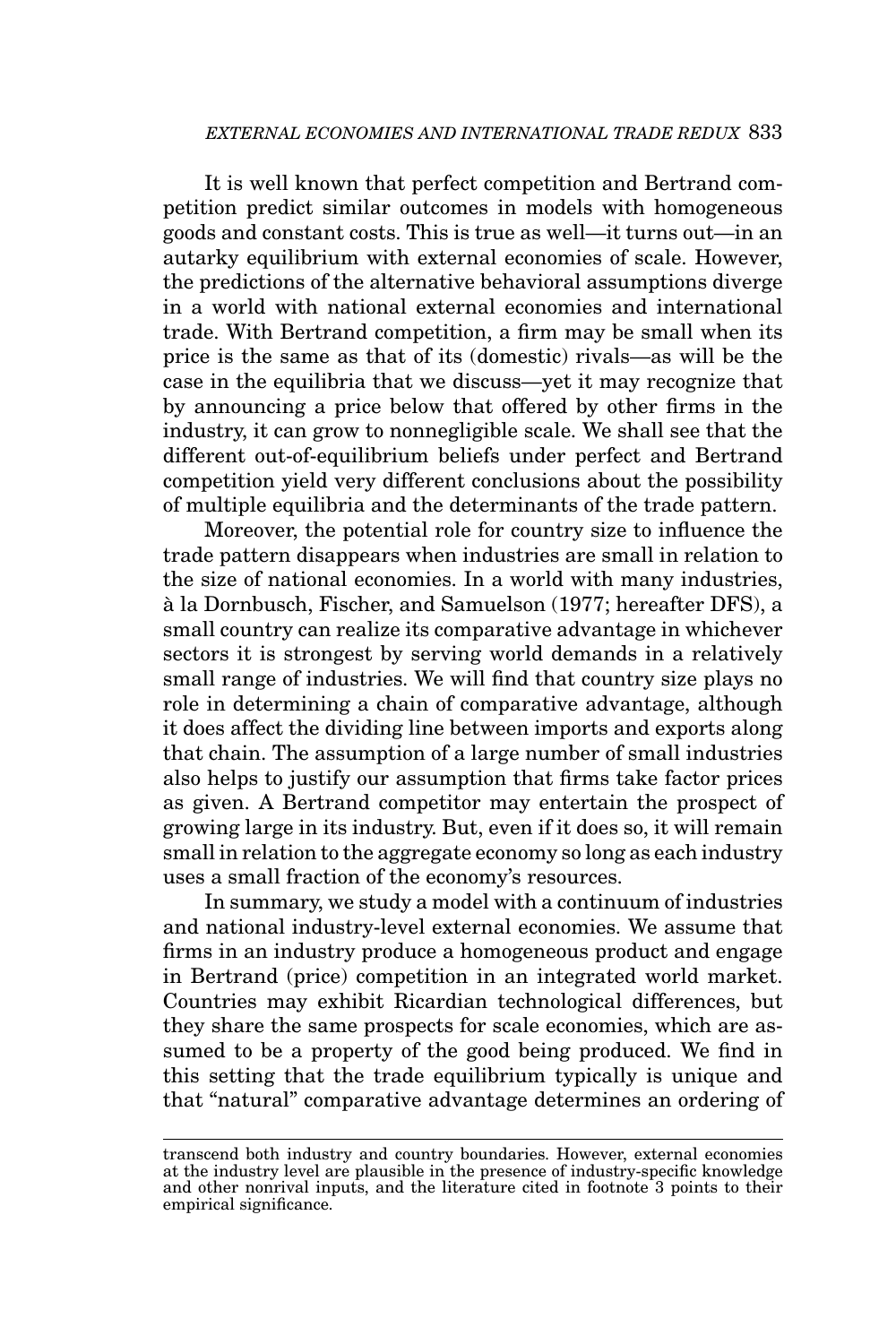industries.6 Most surprising, perhaps, are our findings about welfare. We consider for this purpose a country whose residents hold CES preferences over the set of goods, with possible asymmetries in the weighting of different goods, and with any finite elasticity of substitution. This includes, of course, the Cobb–Douglas case that has been used in the literature to demonstrate the possibility of losses from trade based on external economies of scale. We find, in contrast, that in spite of the generic inefficiency of the autarky and trade equilibria, gains from trade are ensured.

In the main, our analysis follows the older literature in abstracting from two possible aspects of reality. First, we neglect transport costs. Second, we assume that, given productivity which declines with *aggregate* output—firms face constant returns to scale. How robust are our findings to changes in these assumptions? We will show that the addition of transport costs modifies the analysis somewhat, but important qualitative features survive. When transport costs are low relative to the potential gains from the realization of increasing returns to scale, the introduction of such costs alters the dividing line between goods produced in each country but (unlike in DFS) does not create a set of nontraded goods. For higher transport costs, there will be some industries that admit no equilibrium in pure pricing strategies. In any such industry, the mixed-strategy equilibrium has either all production of the good in a well-defined location, or else production everywhere and an absence of trade.

As regards firms' constant returns to scale (given productivity), this is a more critical foundation for our results. Our analysis rests on the assumption that a deviant firm potentially can internalize the externalities from production if an industry is wrongly located. This requires that firms are able to grow large, even if they do not do so in equilibrium. Some small degree of decreasing returns at the firm level would not upset our results. But binding limitations on firms' expansion would restore the potential for multiple equilibria and some of these would have patterns of trade counter to the dictates of natural comparative advantage.

The remainder of the paper is organized as follows. The next section develops our alternative model with Bertrand competition

<sup>6.</sup> If the countries share identical technologies for some or many goods, the model does not predict which goods are produced in each country. But factor prices and consumption levels typically are uniquely determined even in this case.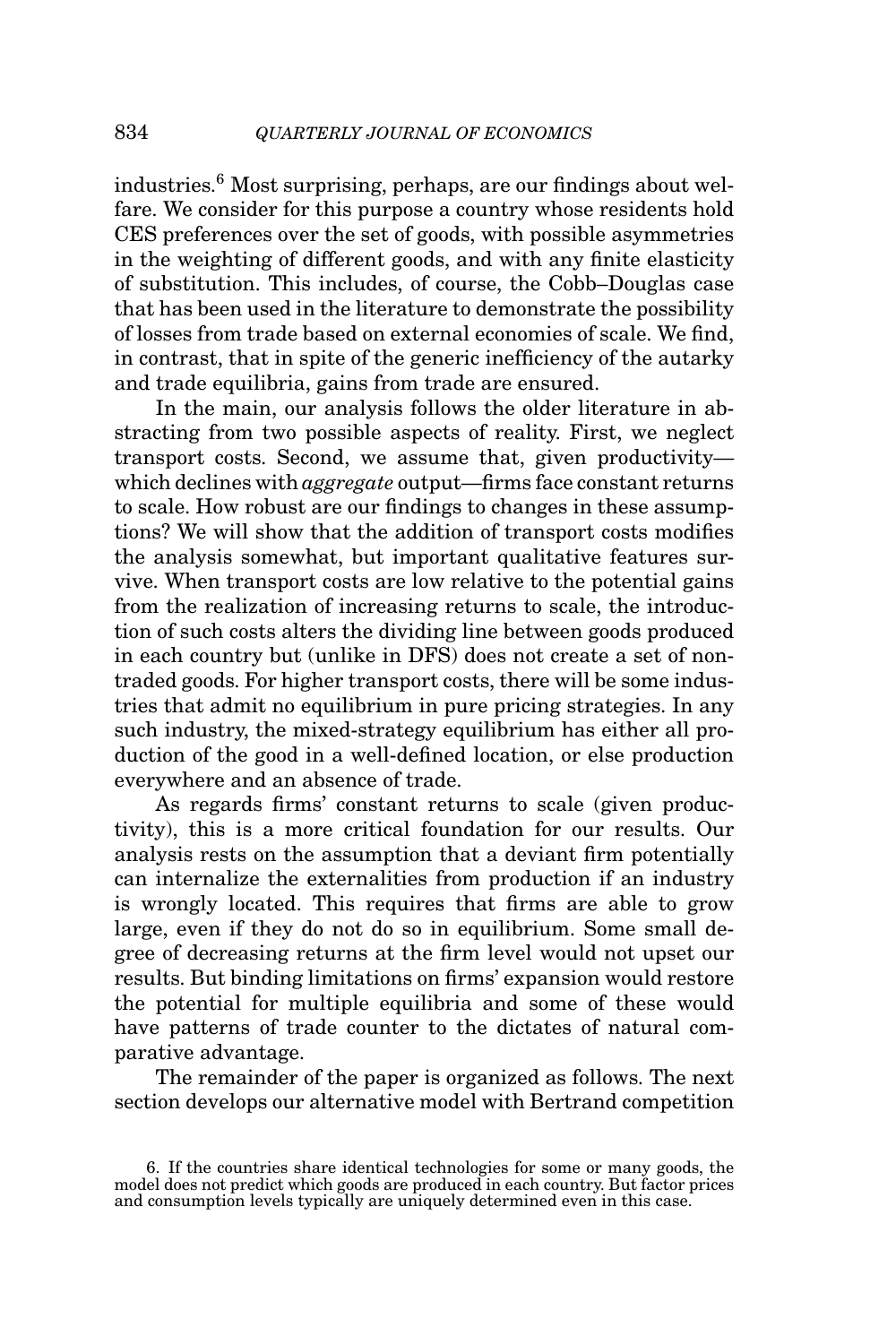and a continuum of industries. There, we derive our predictions about the pattern of trade. Section III contains a brief review of the efficiency properties of the model, which sets the stage for the gains-from-trade analysis in the subsequent section. In Section V, we introduce trading costs, first assuming that they are small in relation to the strength of scale economies, and then allowing larger costs. Section VI concludes.

# II. A MODEL OF EXTERNAL ECONOMIES IN A CONTINUUM OF INDUSTRIES

We study an economy with a continuum of industries, as in DFS. Goods are indexed by  $i \in [0, 1]$ . For the time being, we assume only that preferences in each country are such that a change in the prices of a measure-zero set of goods has a negligible effect on the demand for all goods other than the ones in this set. Demands need not be identical in the two countries, nor need preferences be homothetic.

Goods are produced by a single primary factor, labor. Labor supplies are *L* and *L*<sup>∗</sup> in the home and foreign countries, respectively. Throughout the paper, we take the home wage as numeraire. Technology exhibits constant or increasing returns due to external economies at the local industry level. In the home country,  $a_i/A_i(x_i)$  units of labor are required for a unit of output, where  $x_i$  is aggregate home production of good *i* and  $A_i(\cdot)$  is nondecreasing, concave, and everywhere has an elasticity smaller than one.<sup>7</sup> In the foreign country, the unit labor requirement is  $a_i^*/A_i(x_i^*)$ . There are  $n_i$  potential producers of good  $i$  in the home country and  $n_i^*$  potential producers in the foreign country, where  $n_i \geq 2$ and  $n_i^* \geq 2$ . The number of potential producers in each country can be very large, but is assumed to be finite. Firms in each industry engage in price (Bertrand) competition in the integrated world market. Each firm recognizes that, if it sets a price above that quoted by any other firm, it will consummate no sales; if it sets a price that is the lowest among all quoted prices, it will capture the entirety of world demand; and if it sets a price that is tied for lowest among a group of competitors, it will share demand with these rivals.

<sup>7.</sup> As in the literature, an elasticity of productivity with respect to output smaller than one is needed to ensure a nonnegative marginal productivity of labor.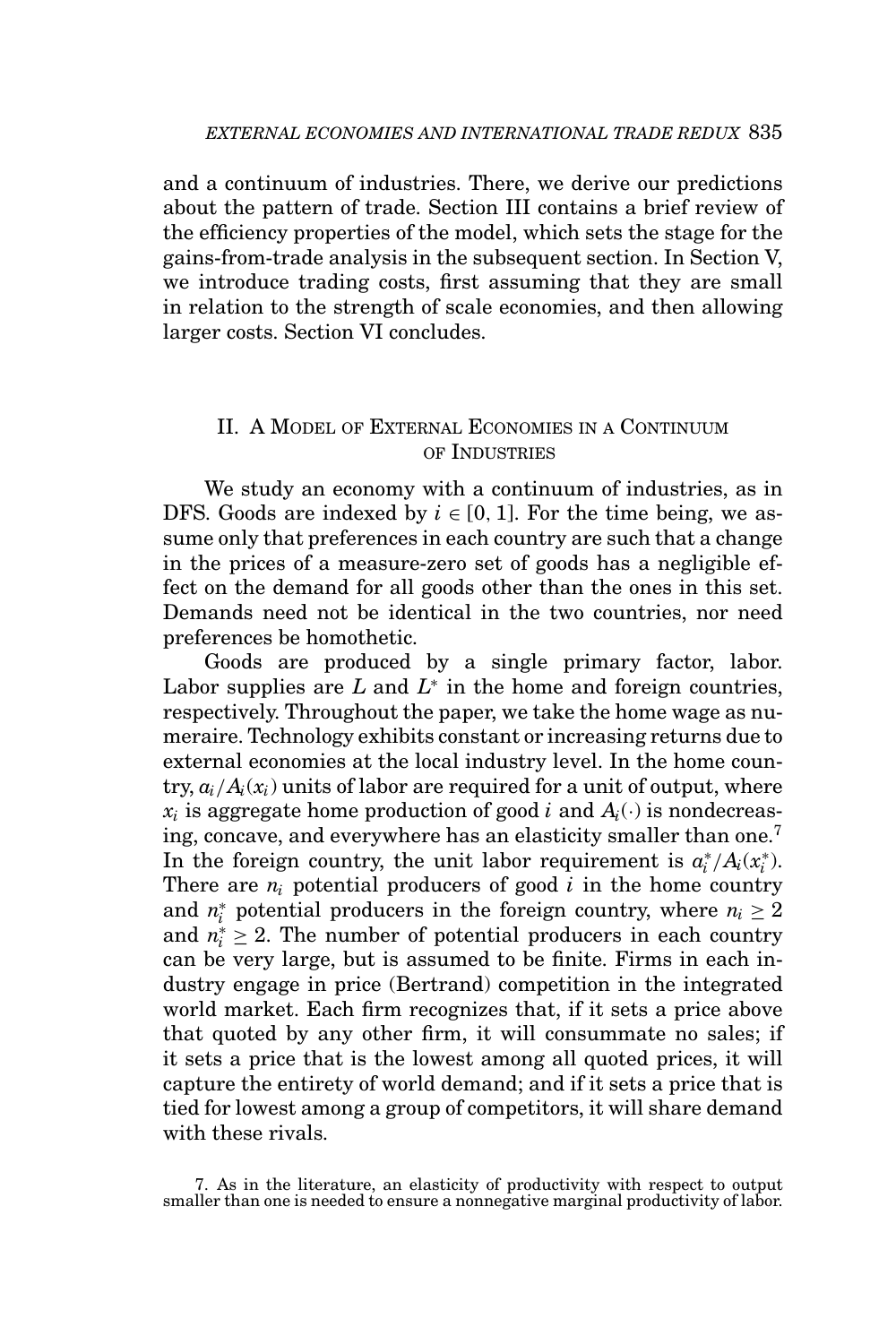

FIGURE I Unique Intersection of *DD* and *CC*

## *II.A. Autarky Equilibrium*

Figure I shows the inverse demand curve for good *i*, labeled *DD*, for a given level of aggregate spending and a given level of any price aggregate that may affect the demand for this good. Firms in the industry take aggregate spending and the relevant price index (if any) as given. $8$  The figure also depicts the average cost curve, which is labeled *CC*. Intersection points are our candidates for industry equilibrium.

Suppose firms in industry *i* announce a price above  $\tilde{p}_i$  in Figure I. Then a deviant firm could announce a price a bit lower than that offered by the others. The firm would capture all industry sales, and because its price would exceed its average cost at the resulting scale of production, it would earn a profit. Evidently, the price will be bid down at least to  $\tilde{p}_i$ . But a further price cut by any firm would spell losses, because the deviant would capture the market but fail to cover its costs. When the *DD* curve is everywhere steeper than the *CC* curve, as in Figure I, the unique intersection point depicts the industry equilibrium. In this equilibrium, price equals industry average cost and an arbitrary (and possibly large) number of firms make sales but earn zero profits.

In Figure II, the *DD* and *CC* curves have multiple intersections at E', E'', and E. Neither E' nor E'' represents an equilibrium, because if all firms charge the price associated with either

<sup>8.</sup> They are justified in doing so, because each industry is small in relation to the aggregate economy. See Neary (2003, 2008), who studies Cournot oligopoly in general equilibrium and similarly uses the existence of many small industries to justify the assumption that when firms compete with rivals in their own sector, they neglect the actions of firms in other industries.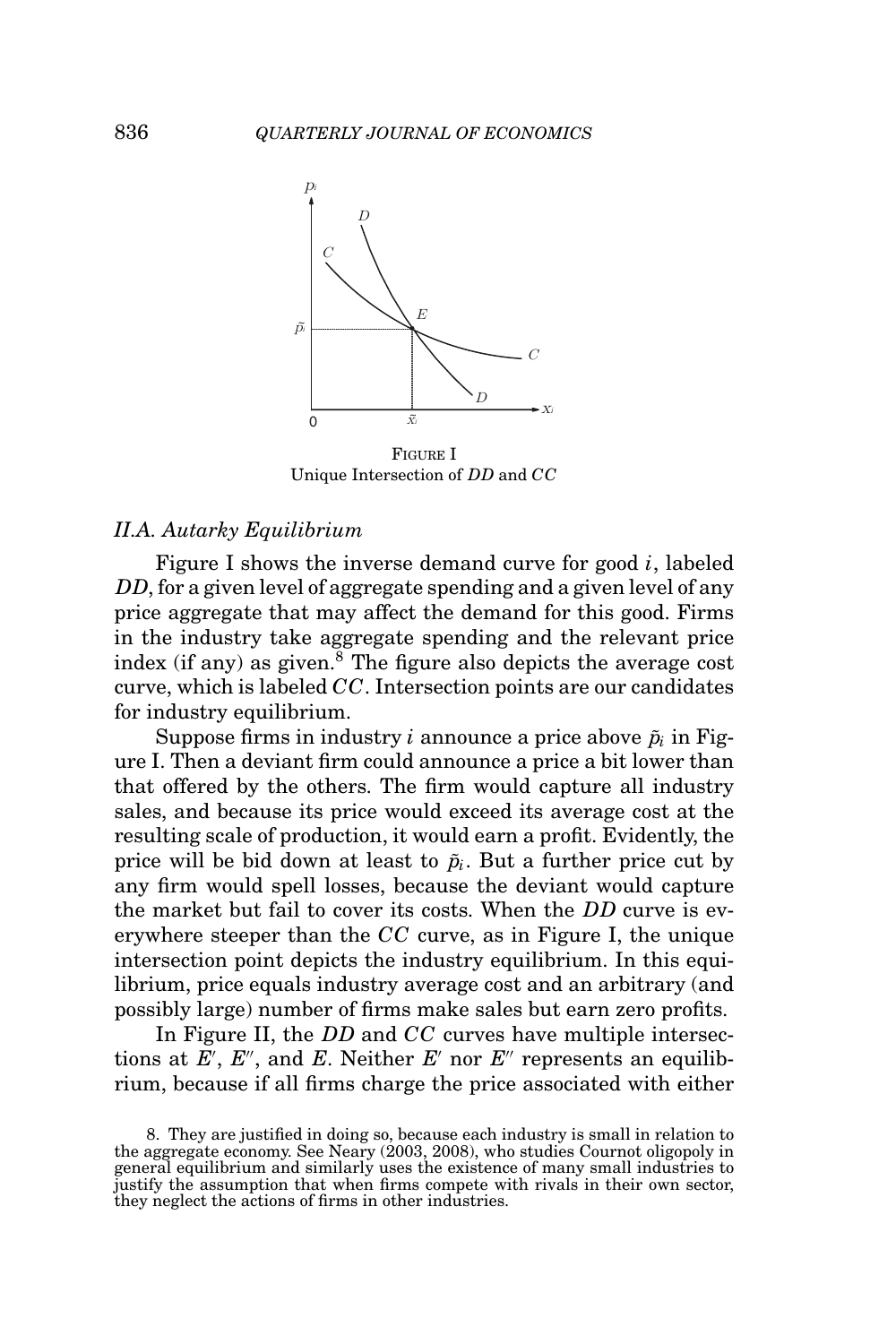

FIGURE II Multiple Intersections of *DD* and *CC*

of these points, a deviant firm can announce a lower price such that, at the associated demand level, price exceeds average cost. The equilibrium in industry *i* is at the lowest intersection of *DD* and *CC*, so long as *DD* cuts *CC* from above.9

The general equilibrium requires, of course, that every industry equilibrate and that the labor market clear. There is no need to develop the notation to express this for the general case. Instead, we describe a special case that will prove useful later on when we establish the gains from trade. Suppose utility takes the form

$$
(1) \tU = \left(\int_0^1 b_i c_i^{\rho} di\right)^{1/\rho}
$$

where  $c_i$  is consumption of good *i*, with  $\rho < 1$  and  $\int_0^1 b_i di = 1$ . These preferences imply a constant elasticity of substitution  $\sigma =$  $1/(1 - \rho)$  between every pair of goods. The demand for good *i* is

,

$$
c_i = \frac{b_i^{\sigma} p_i^{-\sigma} E}{P^{1-\sigma}} \ ,
$$

where *E* is aggregate spending and  $P = \int_0^1 b_i^{\sigma} p_i^{1-\sigma} di^{1/(1-\sigma)}$  is the exact price index associated with the CES utility function. With these demands, the condition that *DD* is steeper than *CC* at

<sup>9.</sup> If no such intersection existed, then the price would tend toward zero and output would tend toward infinity. But then the assumption that firms take wages as given becomes untenable.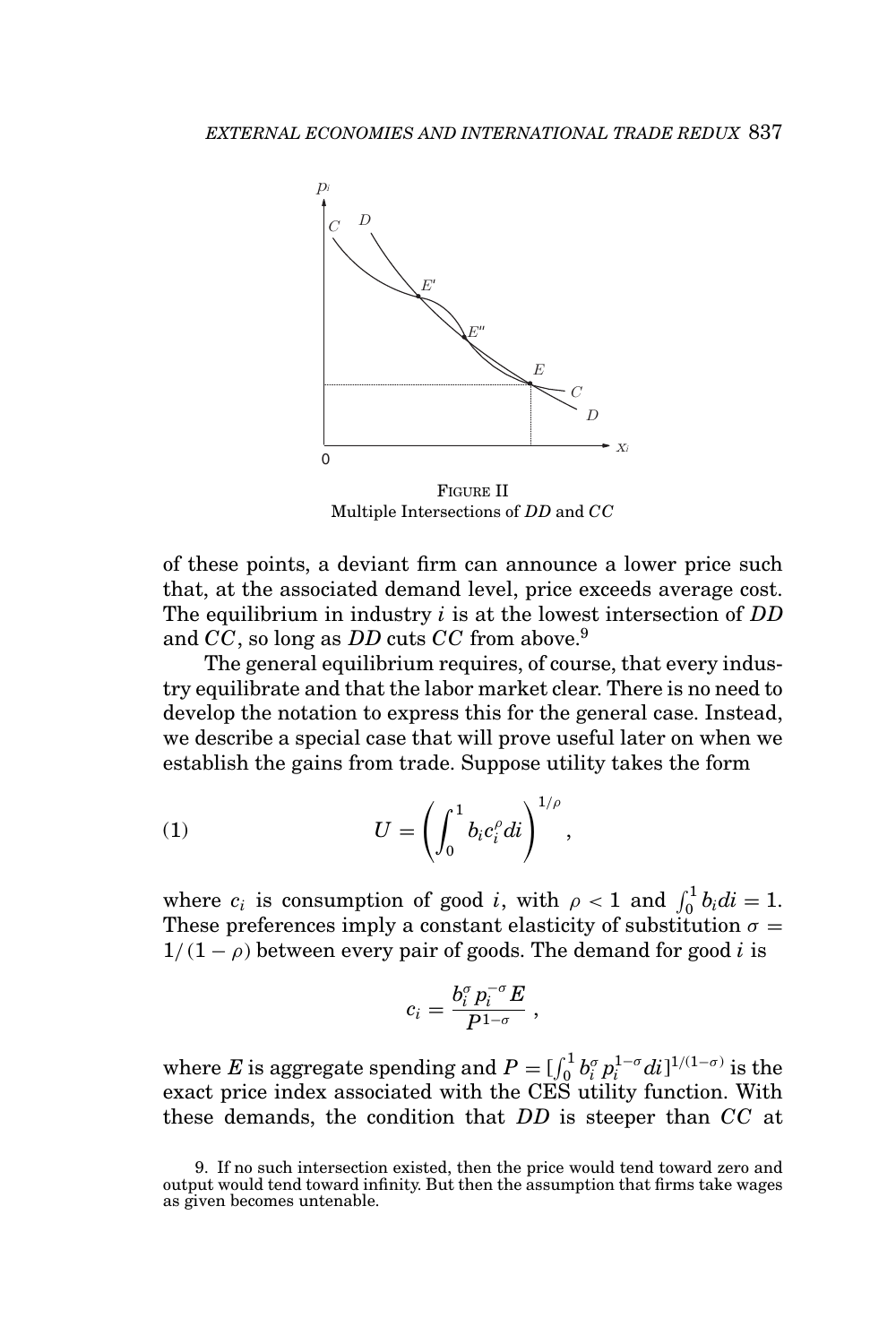output  $x_i$  is equivalent to

$$
\sigma\theta_i(x_i) < 1,
$$

where  $\theta_i \equiv A'_i(x_i)x_i/A(x_i)$  is the elasticity of the productivity function with respect to output. A sufficient condition for existence of an industry equilibrium with finite  $x_i$  is  $\sigma \theta_i(x) < 1$  for all  $x.^{10}$  We will assume that an equilibrium with finite output exists in every industry, either because these sufficient conditions are satisfied, or for any other reason.

In the autarky equilibrium (denoted again by tildes), aggregate spending  $\tilde{E}$  equals aggregate income  $L$ . Then product-market equilibrium requires

(2) 
$$
\tilde{x}_i = \frac{b_i^{\sigma} \tilde{p}_i^{-\sigma} L}{\tilde{P}^{1-\sigma}} \text{ for all } i,
$$

whereas price equal to average cost implies

(3) 
$$
\tilde{p}_i = \frac{a_i}{A_i(\tilde{x}_i)} \text{ for all } i.
$$

This gives a system of equations that jointly determine outputs and prices in all industries.

We note in passing that the autarky equilibrium with Bertrand competition is the same as would arise under perfect competition, were firms to take their own productivity as given. Price in every industry is equal to average cost. Firms earn zero profits. Demand equals supply for all goods. And the labor market clears.

## *II.B. Trade Equilibrium*

We now open the economy to international trade. Again, competition between the potential producers in a country drives price for every good *i* down to average cost. But now it also must be the case that a potential producer in the "other" country does not wish to shave price further. If home producers in industry *i* quote the price  $wa_i/A(x_i)$ , a foreign firm could announce a price a bit lower than that, capture sales of  $x_i$ , and achieve labor productivity of

<sup>10.</sup> Ethier (1982a, p. 1247) invokes essentially the same assumption as a con-dition for stability of equilibrium in his two-industry model. Here, the assumption ensures uniqueness of equilibrium, without need to invoke an *ad hoc* stability analysis.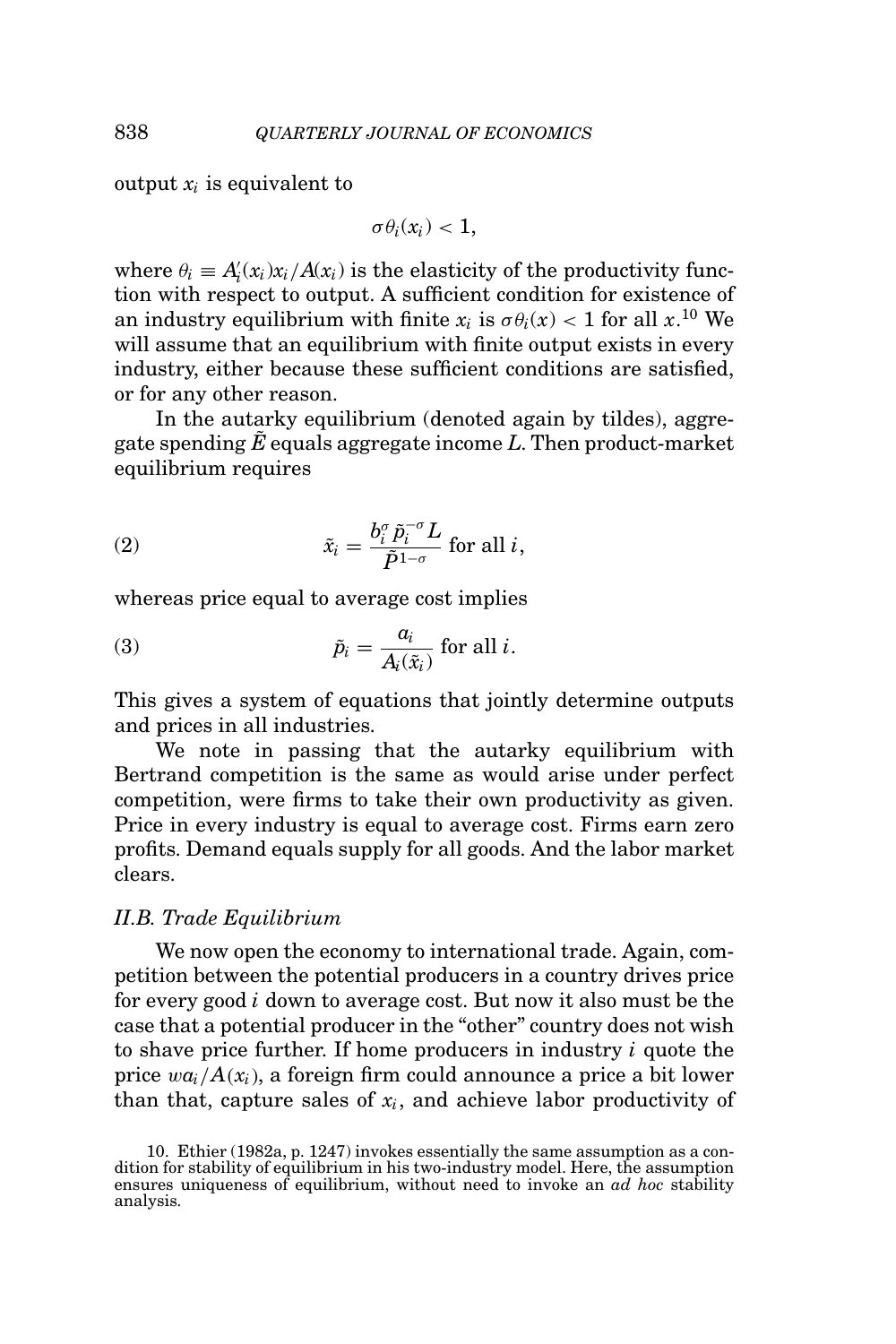

FIGURE III Free Trade Equilibrium

 $a_i^*/A_i(x_i)$ . Such a strategy would be profitable if its per-unit cost,  $w^*a_i^*/A_i(x_i)$ , were less than the quoted price. Therefore, concentration of industry *i* in the home country requires

$$
\frac{a_i}{A_i(x_i)} \leq \frac{w^*a_i^*}{A_i(x_i)}.
$$

(Note that  $w = 1$ , because the home wage is the numeraire.) Similarly, if production of good *i* is concentrated in the foreign country, it must be that

$$
\frac{a_i}{A_i(x_i^*)} \geq \frac{w^*a_i^*}{A_i(x_i^*)}.
$$

Assuming that each good is produced in only one location (which will be true in equilibrium), the equilibrium price of a good equals the lesser of the two average costs evaluated at the equilibrium scale of world production; that is,

(4) 
$$
p_i = \min\left[\frac{a_i}{A_i(\bar{x}_i)}, \frac{w^* a_i^*}{A_i(\bar{x}_i)}\right] \text{ for all } i,
$$

where  $\bar{x}_i$  is world output of good  $i$  in the trade equilibrium.

Now order the goods so that  $\alpha_i \equiv a_i/a_i^*$  is increasing in *i* and define *I* by  $\alpha_I = w^*$ . Then (4) implies that goods with  $i \leq I$  are produced in the home country and goods with *i* > *I* are produced in the foreign country.<sup>11</sup> Figure III—familiar from DFS—depicts

<sup>11.</sup> For notational convenience, we adopt the convention that the marginal good is produced in the home country, although this is neither determined by the model nor consequential.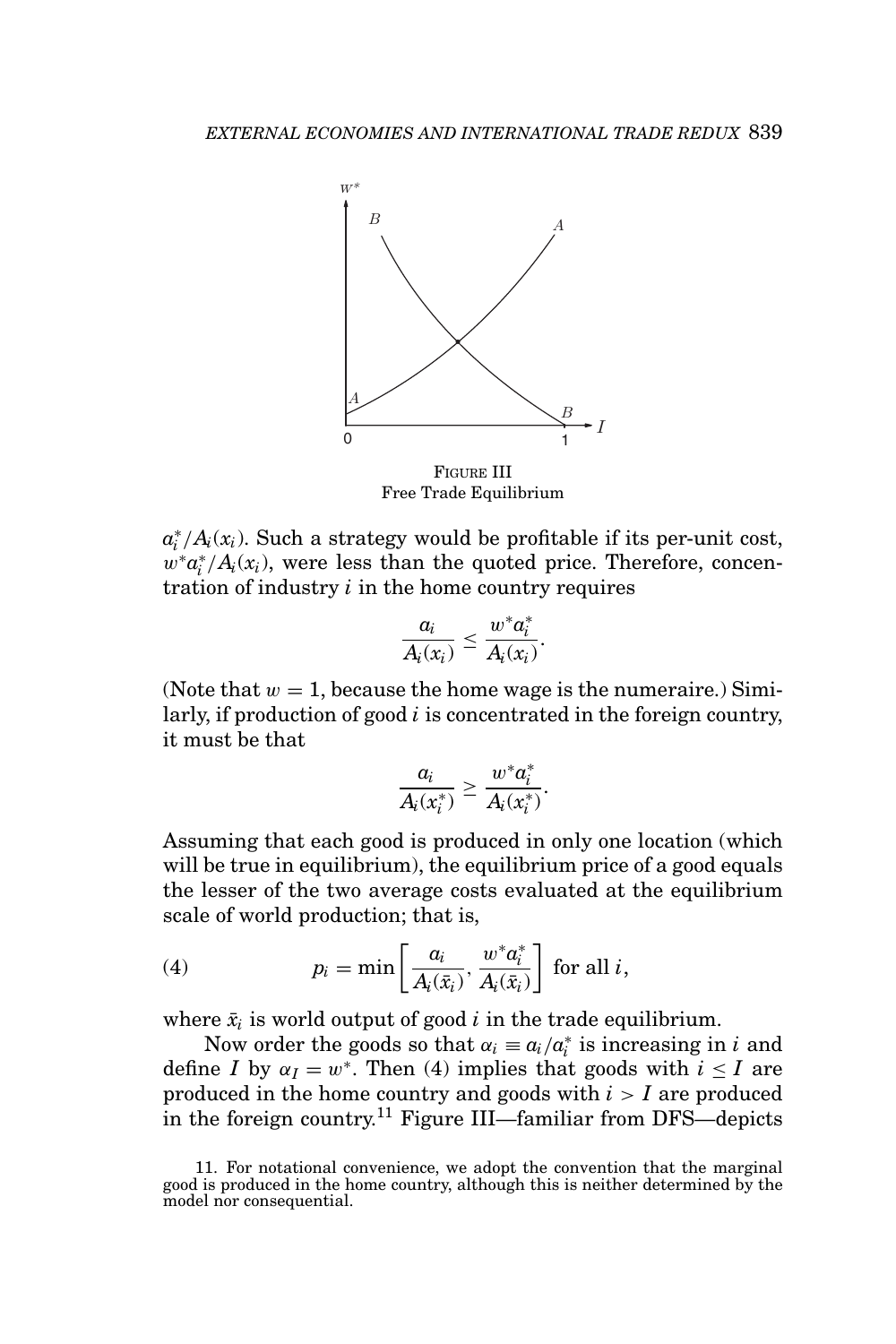this relationship between w<sup>∗</sup> and *I* as the curve *AA*. It depicts as well a second relationship between these variables implied by the labor market–clearing condition. The greater is *I*, the fewer are the goods produced in the foreign country and the lower must be the foreign wage for the labor market there to clear. This relationship is labeled *BB*. The equilibrium marginal good and relative wage are found at the intersection of the two curves. This determination of  $I$  and  $w^*$  is, of course, exactly the same as in DFS, as extended by Wilson (1980) to include economies with more general demands.

Two observations are in order. First, the pattern of specialization is well determined. The possibility of multiple locations for a given industry disappears once firms recognize that, even if small in equilibrium, each can overcome any coordination failure by becoming large when the opportunity presents itself. Moreover, there is no danger that a country will lack the resources to accommodate a particular industry at the scale required to meet world demand. In a world of many industries, countries can adjust on the extensive margin by hosting greater or lesser numbers of them, without sacrificing the benefits that come from concentrating an industry in a single location.

Second, the pattern of specialization conforms to the pattern of comparative advantage, when the latter is evaluated at a common scale of production. We have assumed in our formulation (as in the standard approach) that countries share the same scale economies, which are a property of the industry and not the place of production. Countries differ only with respect to a set of Hicks-neutral (and scale-neutral) technology parameters. Then, with no risk of coordination failure, the country that enjoys the relative technological advantage in an industry will capture that industry—and its associated scale economies in the general equilibrium. All that remains to be determined, as in DFS, is the margin between industries that locate at home and those that locate abroad. Indeed, the DFS model is a special case of ours with  $A_i(x_i) \equiv 1$  for all *i*. Here, as there, the dividing line in the chain of comparative advantage is determined by the relative sizes of the countries, the pattern of world demand, and the pattern of technologies in the various industries.

Note that country size plays no role in determining relative productivity. Because every individual industry is small in relation to the size of either economy, any country can produce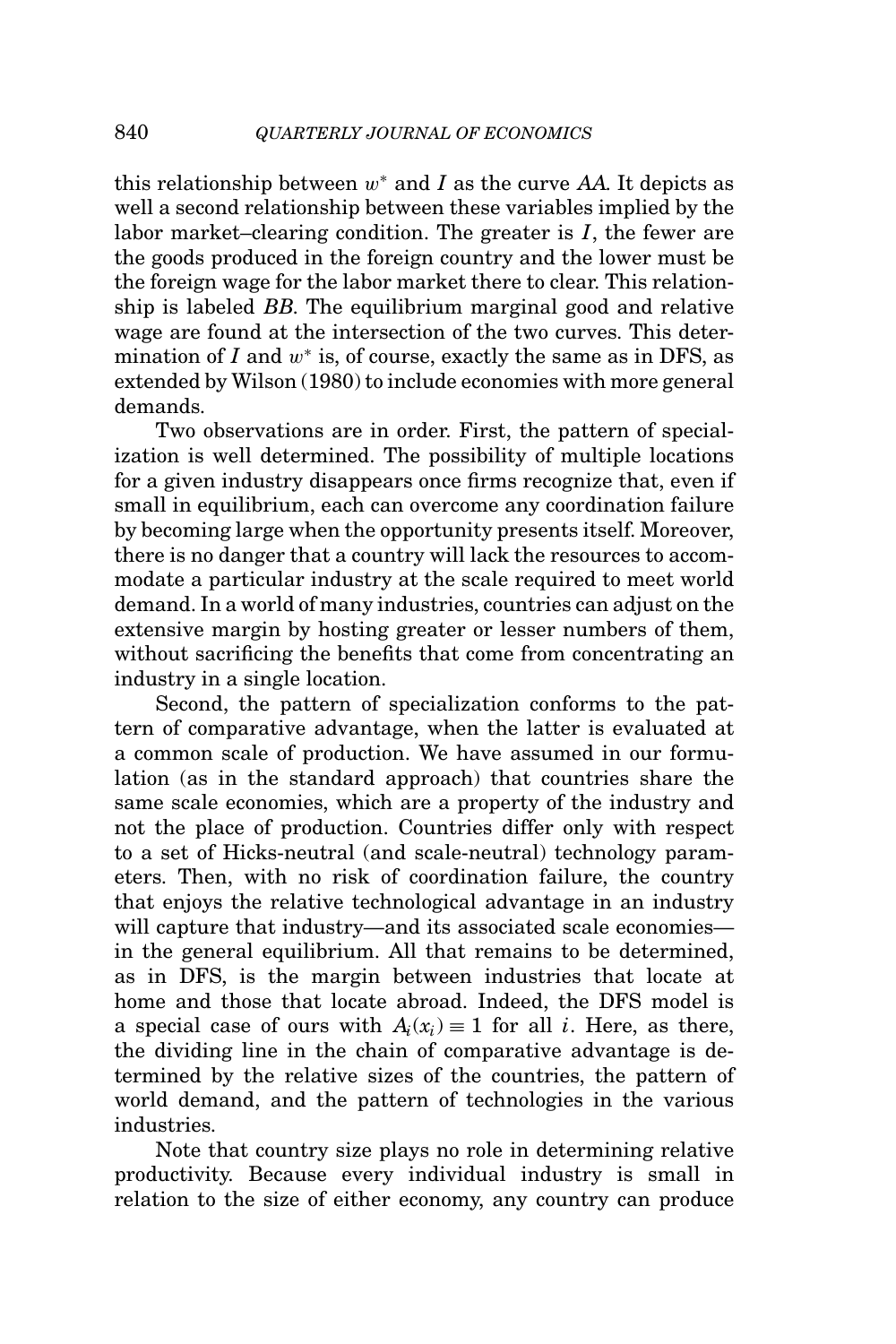enough of any good to meet the pressures of world demand. The relative size of the two countries affects the margin *I* between the sets of each country's import and export goods, but it cannot affect the ordering of goods in those sets.

In short, by incorporating many industries and amending firms' perceptions about their own productivity, we have overturned several conclusions from the canonical analysis. Multiple equilibria are not pervasive and "natural" comparative advantage rules.

A pedagogically interesting special case arises when the countries share identical technologies and differ only in labor supplies. This setting has been used by some authors to argue that trade induced by external economies will not equalize factor prices in a pair of countries that differ only in size.12 However, this conclusion also rests on the assumption that individual industries are large in relation to the sizes of the national economies. In our model, when  $a_i = a_i^*$  for all *i*, if  $w^* \neq 1$ , all industries will locate in the lowwage country. This is not consistent, of course, with labor-market clearing in the other country, so factor prices must be equalized. With equal factor prices and identical technologies, the pattern of specialization is not determined. What is determined is only the aggregate employment levels in the two countries which, in equilibrium, match the exogenous labor supplies. A small country can employ its labor force in equilibrium by producing and exporting a moderate number of goods produced in relatively small quantities or a smaller number of goods that require greater numbers of workers to meet world demand. In any case, differences in country size are accommodated by the number of goods produced in each country and not by the identities of which goods are produced where.

#### III. EFFICIENCY AND THE FIRST-BEST

Both in autarky and in a trade equilibrium, efficiency requires equality between the marginal rate of substitution and the marginal rate of transformation for every pair of goods. In our setting, utility-maximizing consumers equate as usual the marginal rate of substitution between goods to the relative price. But, in general, the marginal rate of transformation is not equal to the relative price due to the presence of production externalities.

12. See, for example, Markusen and Melvin (1981) and Ethier (1982a).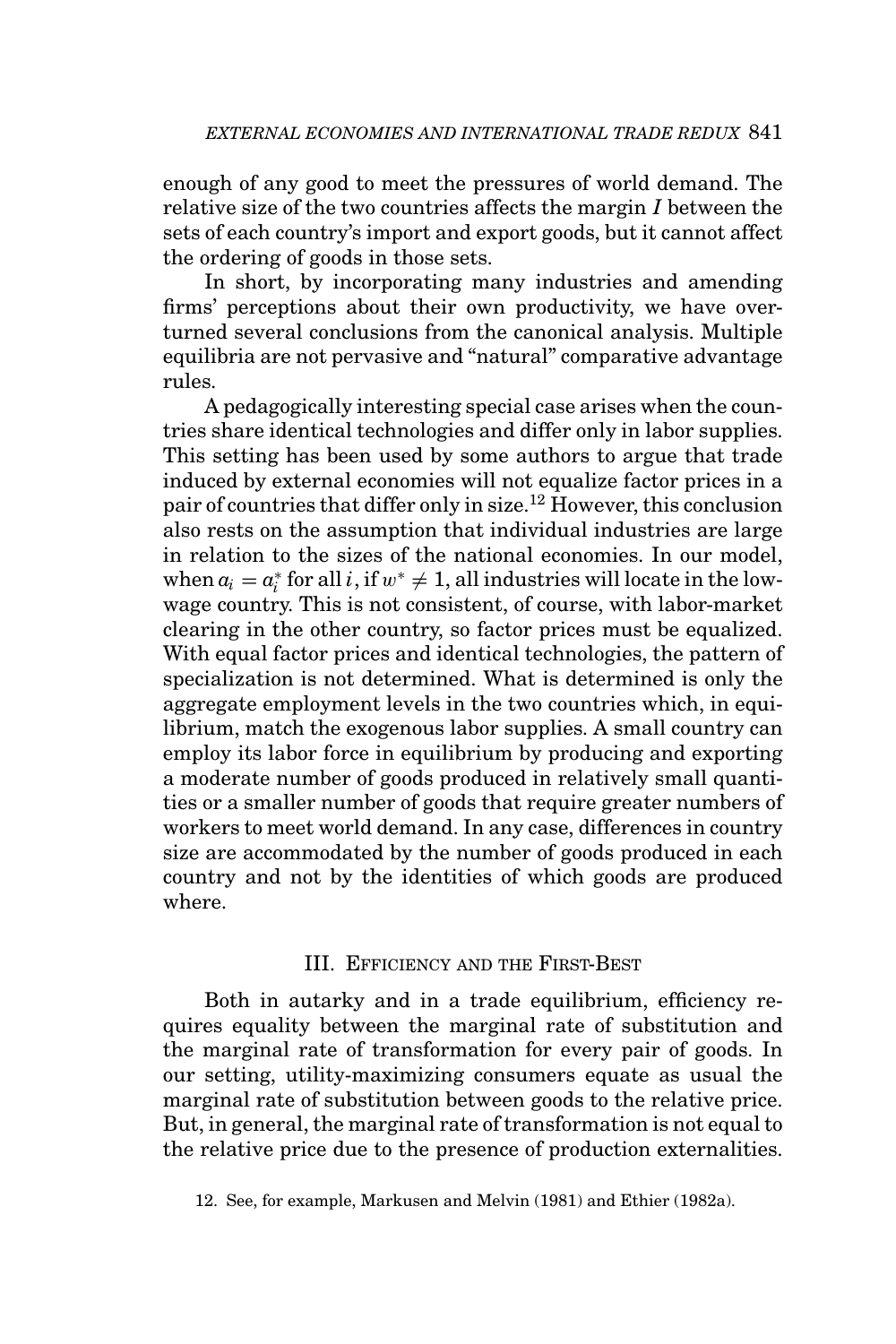Therefore, neither the autarky equilibrium nor the free-trade equilibrium achieves an efficient allocation of labor.

To see this, note that the marginal product of labor in industry *i* in the autarky equilibrium is  $A_i(\tilde{x}_i) / [a_i(1 - \theta_i)]$ .<sup>13</sup> It follows that the autarky marginal rate of transformation between good *i* and<br>
good *j* is<br>  $\widehat{\text{MRT}}_{ij} = \left[ \frac{1 - \theta_i(\tilde{x}_i)}{1 - \hat{\theta}_i(\tilde{x}_i)} \right] \frac{a_i/A_i(\tilde{x}_i)}{A_i(\tilde{x}_i)} = \left[ \frac{1 - \theta_i(\tilde{x}_i)}{1 - \hat{\theta}_i(\tilde{x}_i)} \right] \frac{\tilde{p}_i}{\tilde{p}_i},$ good *j* is

$$
\widehat{\text{MRT}}_{ij} = \left[ \frac{1 - \theta_i(\tilde{x}_i)}{1 - \theta_j(\tilde{x}_j)} \right] \frac{a_i/A_i(\tilde{x}_i)}{a_j/A_j(\tilde{x}_j)} = \left[ \frac{1 - \theta_i(\tilde{x}_i)}{1 - \theta_j(\tilde{x}_j)} \right] \frac{\tilde{p}_i}{\tilde{p}_j},
$$

where the second equality follows from (3), that is, from price equal to average cost. Therefore, the autarky relative outputs of goods *i* and *j* can be efficient only if it happens that  $\theta_i(\tilde{x}_i) = \theta_i(\tilde{x}_i)$ . Similarly, the free-trade relative outputs can be efficient only if  $\theta_i(x_i) = \theta_i(x_i)$ . With relative prices equal to relative average costs, they will not generally be equal to relative *marginal* costs. A set of Pigouvian subsidies could be used to achieve the autarky firstbest. A similar set of subsidies, together with a set of optimum tariffs, could do likewise for a country that trades.

It should be clear from the discussion that the autarky equilibrium achieves the first-best in the special case in which all industries bear a constant and common degree of scale economies.<sup>14</sup> If  $\theta_i(x) \equiv \theta$  for all x and *i*, the equality between price and average cost in every industry ensures equality between relative prices and marginal rates of transformation. With trade, the first-best still requires a set of optimal tariffs to improve the terms of trade. But gains from (free) trade can be established for this special case in the usual way.<sup>15</sup>

13. Let  $L_i$  be employment in industry *i*. Then  $x_i = A_i(x_i)L_i/a_i$ , so  $dx_i =$  $(A_i/a_i) dL_i + (A'_i/a_i) dx_i$  or

$$
\frac{dx_i}{dL_i} = \frac{A_i}{a_i} \left( \frac{1}{1 - \theta_i} \right) .
$$

14. See Chipman (1970) for an early formal demonstration of this point.

15. For the case of constant and common elasticities  $θ$ , the free-trade output vector maximizes the value of domestic output given prices. We can prove gains from trade using the standard revealed-preference argument: The value of the free-trade consumption vector at the prices of the trade equilibrium equals the value of the free-trade output vector at those prices, which exceeds the value of autarky output vector at those prices, which in turn equals the value of the autarky consumption vector at those prices. So consumers could buy the autarky consumption bundle in the trade equilibrium with the income available to them. If they chose not to do so, it must be that they prefer the trade consumption bundle. This argument assumes, of course, that aggregate demand can be represented as the outcome of maximizing a well-behaved utility function, which will be true, for example, with homothetic preferences.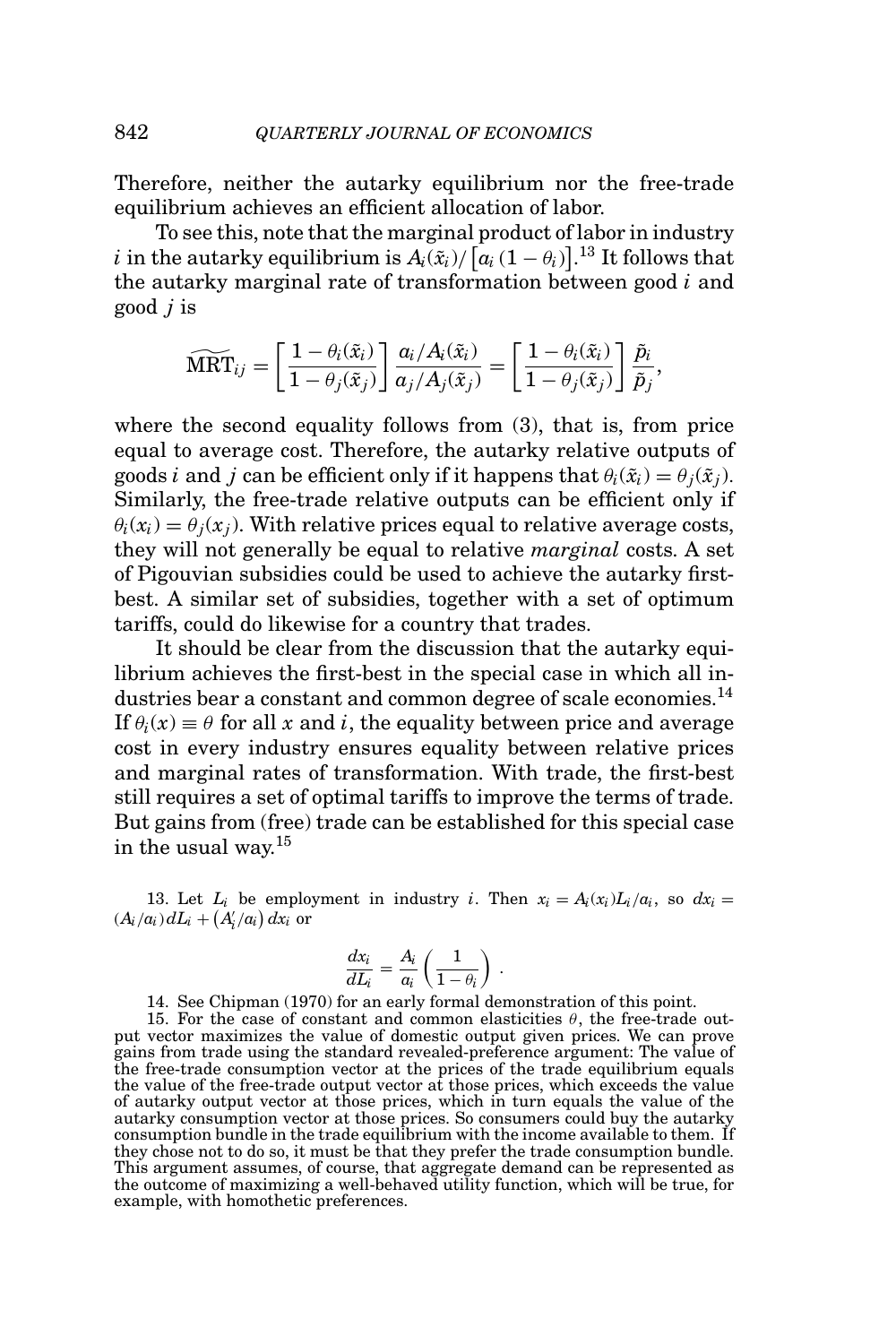

FIGURE IV Hypothesized Industry Equilibrium Assuming Losses from Trade

#### IV. GAINS FROM TRADE

To study the prospects for gains from trade with more general production technologies, we posit CES preferences for the home country. Domestic preferences are described by the utility function in (1). We make no assumptions about the weighting of the various goods in utility, about foreign preferences, or about the productivity functions  $A_i(x_i)$  (except for the maintained assumption that  $A_i(x_i)$  is nondecreasing, is concave, and has an elasticity smaller than one). In particular, we allow varying degrees of scale economies across industries and nonconstant output elasticities in any or all of them.

# *IV.A. Elastic Demands*

We begin with  $\sigma > 1$ , which generates demands that are priceelastic. Let us suppose that there are losses from trade; that is,  $U < U$ . Because the home wage is the numeraire in both the autarky and trade equilibria,  $U \langle \tilde{U} \rangle$  requires  $P \rangle \tilde{P}$ ; that is, a lower *real* income with trade than without implies a higher price index.

In Figure IV, we show the autarky equilibrium in some industry *i*. It is found at  $\tilde{E}$ , the intersection between  $\tilde{D}\tilde{D}$  and  $\tilde{C}\tilde{C}$ , and has

$$
\tilde{x}_i = \frac{b_i^{\sigma} \tilde{p}_i^{-\sigma} L}{\tilde{P}^{1-\sigma}},
$$

as we have noted before (see equation (2)).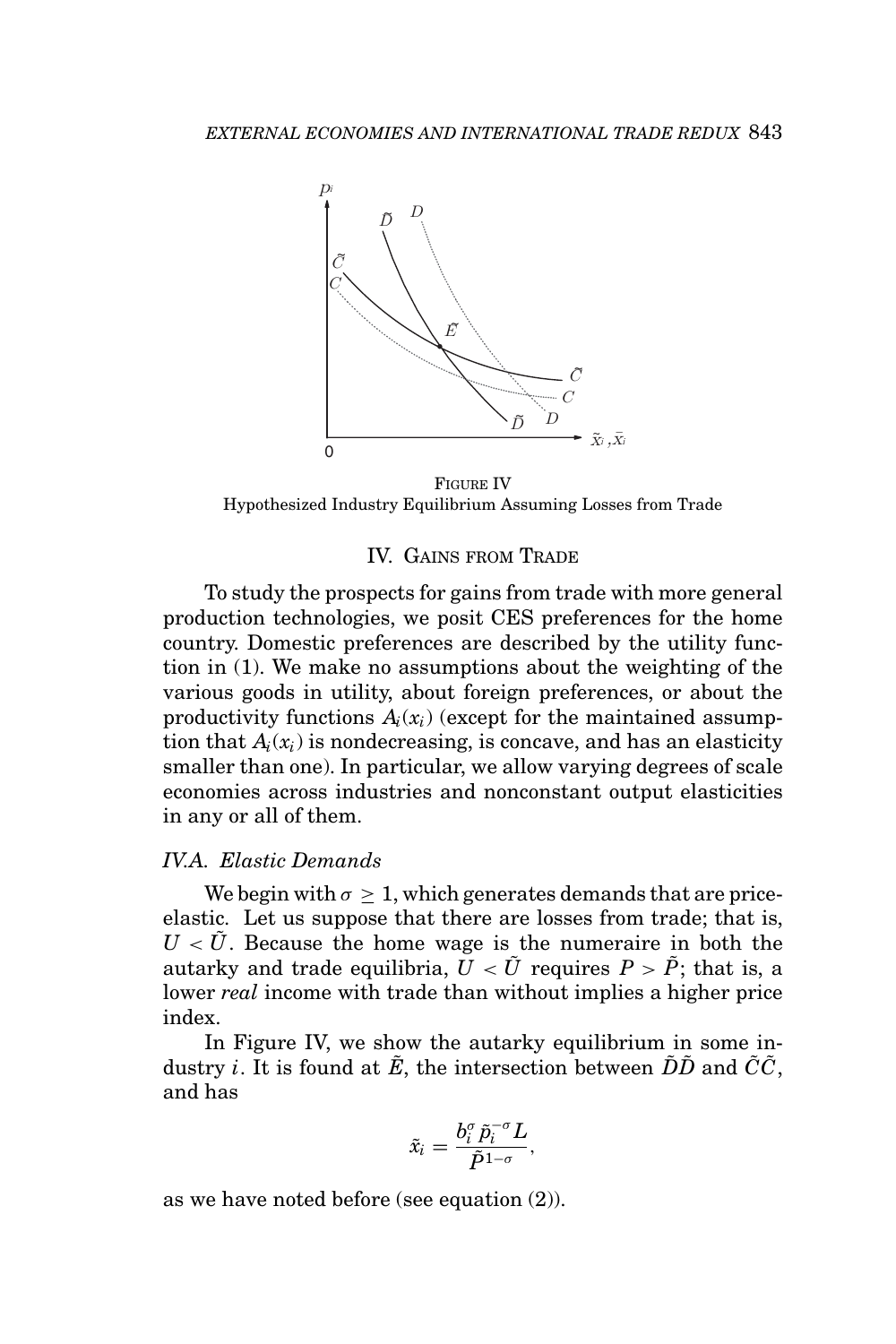In a world with trade, producers of good *i* face the world demand

$$
\frac{b_i^{\sigma} p_i^{-\sigma} L}{P^{1-\sigma}} + c_i^* \left( \mathbf{p}, w^* L^* \right),
$$

where  $c_i^*(\mathbf{p}, w^*L^*) > 0$  is the foreign demand for good  $i$  in the trade equilibrium (an arbitrary function of the vector of prices **p** and foreign income,  $w^*L^*$ ). The hypothesis that  $P > \tilde{P}$  implies that  $P^{1-\sigma} < \tilde{P}^{1-\sigma}$  under the assumption that demand is elastic ( $\sigma \geq 1$ ). The intuition is that the substitution effect of the higher price level outweighs the income effect on the demand for good *i*, so the inverse demand curve with trade—*DD* in the figure—lies to the right of  $\tilde{D}\tilde{D}$  under the maintained hypothesis. The average cost curve with trade is depicted by *CC* and is given by

$$
\min\left[\frac{a_i}{A(\bar{x}_i)},\frac{w^*a_i^*}{A(\bar{x}_i)}\right],
$$

where  $\bar{x}_i$  again is the total world output of good *i*. This curve coincides with  $\tilde{C}\tilde{C}$  for  $i \leq I$ ; that is, for goods that are produced by the home country in the trade equilibrium. It lies below  $\tilde{C}\tilde{C}$  (as depicted in Figure IV) for goods that are produced abroad  $(i > I)$ ; these goods are imported by the home country only because their average cost is less than it would be with domestic production. In either case, the intersection of *DD* and *CC* lies below and to the right of  $\overline{E}$ .

As the figure makes clear, our hypothesis that  $P > \tilde{P}$  implies  $p_i < \tilde{p}_i$  for an arbitrary good *i*, be it one that is exported in equilibrium or one that is imported. Therefore, all prices are lower in the trade equilibrium than in the autarky equilibrium (relative to the domestic wage). But this is a contradiction, because the price index cannot rise if each element in the index falls. We conclude that  $P < \tilde{P}$  and thus  $U > \tilde{U}$ ; that is, the home country gains from trade!

Because  $P < \tilde{P}$  and  $\sigma \geq 1$ , the inverse demand curve *DD* may, in fact, be to the left or to the right of  $\tilde{D}\tilde{D}$ . Apparently, aggregate output in some industries might fall as the result of the opening of trade. Nonetheless, the impact of these cases cannot be so great as to negate the overall gains that come from international specialization according to comparative advantage and the realization of greater scale economies due to the expansion of the market.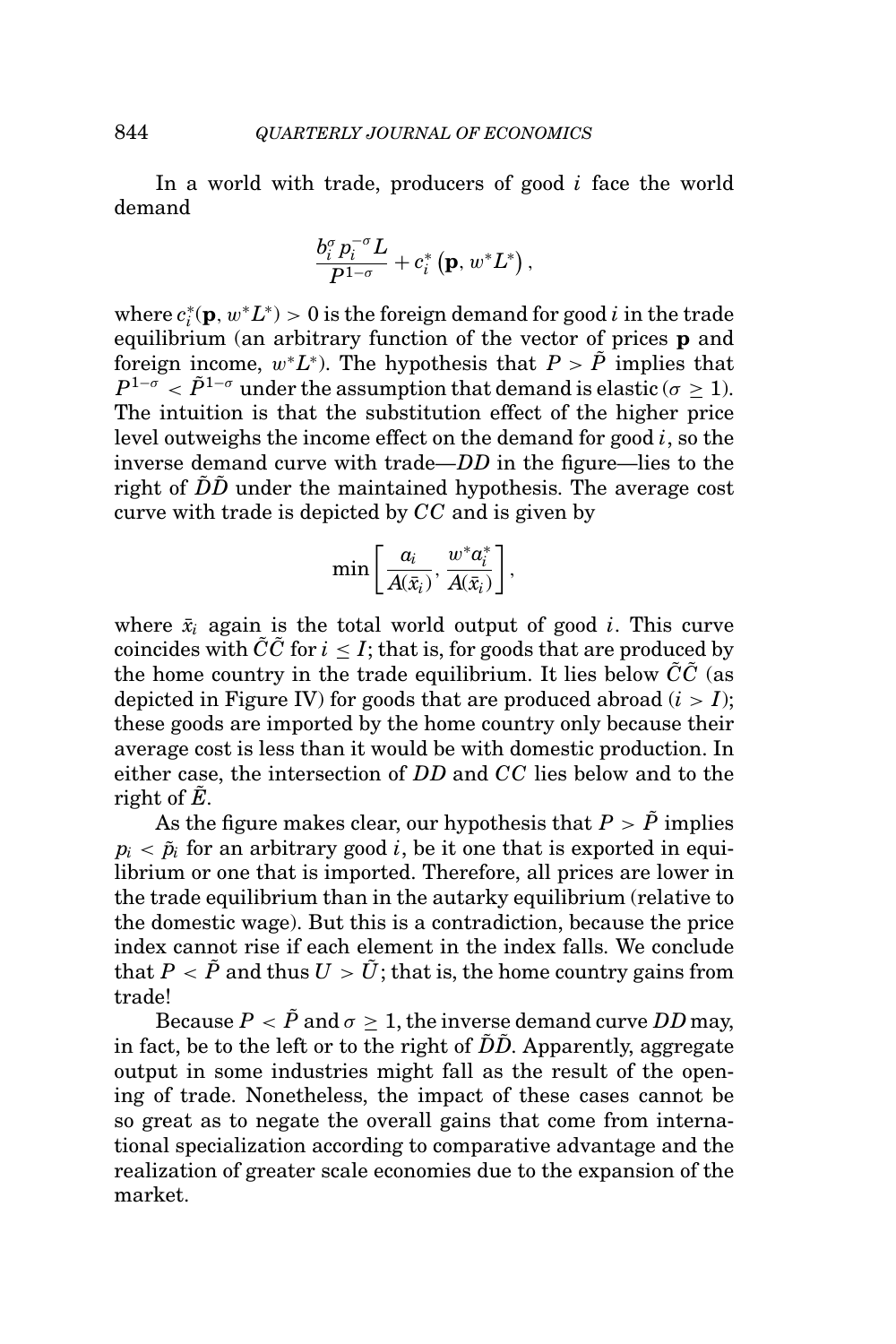### *IV.B. Inelastic Demands*

Next consider the case of  $\sigma$  < 1, that is, inelastic demands. Because there are gains from trade as  $\sigma$  approaches one from above,<sup>16</sup> and the model is continuous in the parameter  $\sigma$ , trade losses for some  $\sigma$  would imply the existence of a  $\hat{\sigma}$  such that  $P(\hat{\sigma}) = P(\hat{\sigma})$ , in the obvious notation. Let us suppose this to be true, and consider further the autarky and trade equilibria that would arise when  $\sigma = \hat{\sigma}$ .

The demand function with trade and the price–equals– average cost relationship (4) imply

$$
\begin{aligned} \frac{\bar{x}_i}{A_i(\bar{x}_i)} &= \frac{b_i^\hat{\sigma}\, p_i^{1-\hat{\sigma}} L}{P^{1-\hat{\sigma}}\min[a_i,a_i^*w^*]} + \frac{c_i^*(\mathbf{p},w^*L^*)}{A_i\left(\bar{x}_i\right)} \\&> \frac{b_i^\hat{\sigma}\, p_i^{1-\hat{\sigma}} L}{P^{1-\hat{\sigma}}a_i}, \end{aligned}
$$

where the inequality in the second line follows from the fact that  $a_i \geq \min[a_i, a_i^*w^*]$  and  $c_i^*(\mathbf{p}, w^*L^*) > 0$ . Now suppose that  $p_i > \tilde{p}_i$ . Then, with  $\hat{\sigma} < 1$  and  $\hat{P} = \tilde{P}$ ,

$$
\frac{b_i^{\hat{\sigma}} p_i^{1-\hat{\sigma}} L}{P^{1-\hat{\sigma}} a_i} > \frac{b_i^{\hat{\sigma}} \tilde{p}_i^{1-\hat{\sigma}} L}{\tilde{P}^{1-\hat{\sigma}} a_i} = \frac{\tilde{x}_i}{A_i(\tilde{x}_i)}
$$

.

Therefore  $\bar{x}_i/A_i(\bar{x}_i) > \tilde{x}_i/A_i(\tilde{x}_i)$ . But the function  $x_i/A_i(x_i)$  is increasing in  $x_i$  by the assumption that  $\theta_i(x_i) < 1$ . So the string of inequalities implies  $\bar{x}_i > \tilde{x}_i$ , which in turn implies that  $p_i < \tilde{p}_i$ . This contradicts our supposition that  $p_i > \tilde{p}_i$ . We conclude that  $p_i < \tilde{p}_i$  for all *i*, which in turn implies that  $P < \tilde{P}$ . It follows that there can exist no  $\hat{\sigma}$  for which the price index under autarky is the same as the price index with trade. Again, the home country gains from trade!

Figure V illustrates the autarky and free-trade equilibrium in a typical industry *i* when  $\sigma < 1$ . With  $P < \tilde{P}$  and  $\sigma < 1$ , the *DD* curve necessarily lies to the right of the  $\tilde{D}\tilde{D}$  curve. The *CC* curve is identical to *CC* for  $i \leq I$  and strictly below it for  $i > I$ . It follows that  $\bar{x}_i > \tilde{x}_i$  for all *i*. In this case, trade expands the world

16. The limiting case of the CES as  $\sigma \to 1$  is equivalent to Cobb–Douglas preferences. Gains from trade for these preferences can be established directly. With a constant spending share *bi* on good *i* in the home country

$$
\frac{\bar{x}_i}{A(\bar{x}_i)} = \frac{b_i L}{\min[a_i, w^* a_i^*]} + \frac{c_i^* (\mathbf{p}, w^* L^*)}{A(\bar{x}_i)} > \frac{b_i L}{a_i} = \frac{\tilde{x}_i}{A(\tilde{x}_i)}.
$$

But this implies  $\bar{x}_i > \tilde{x}_i$  for all *i* and therefore  $p_i < \tilde{p}_i$  for all *i*. The home worker's real income increases in terms of every good.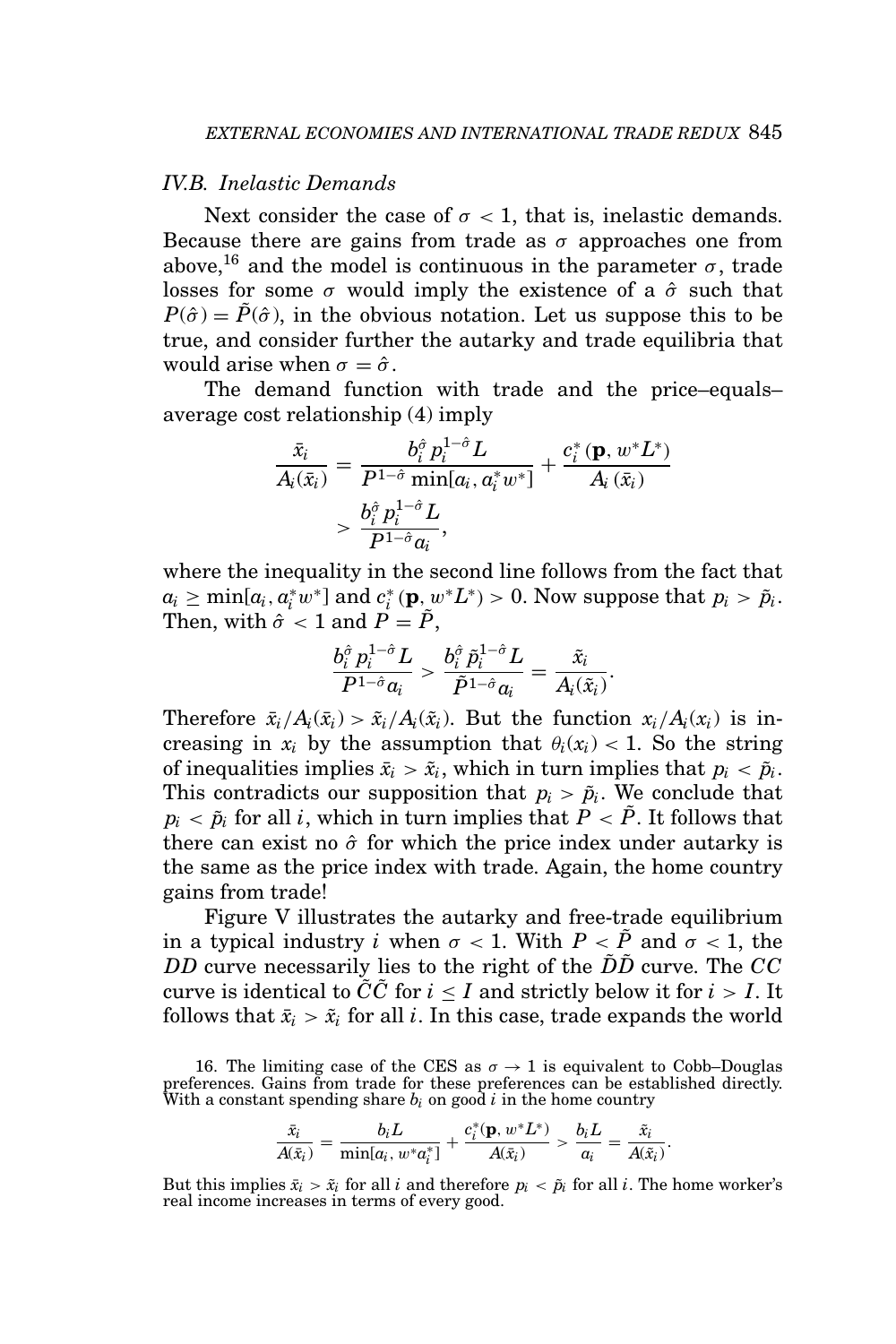

FIGURE V Autarky and Trade Equilibrium for  $\sigma$  < 1

output of every good. All prices fall relative to the home wage, and domestic workers benefit as a result.

We have established gains from trade for the home country when its residents have CES preferences, independent of the elasticity of substitution, the pattern of comparative advantage, the pattern of scale economies, and the details of foreign preferences. This goes some way toward overturning the "paradoxical" welfare implications that derive from the standard analysis and the discomfort generated therefrom.

#### V. TRANSPORT COSTS

Until now, we have followed the literature on trade with external economies in neglecting transportation costs. In our setting, it might appear that such costs would limit the scope for a potential producer in a country with natural comparative advantage in an industry to undermine the perverse location of that industry in the other country. Might transport costs reintroduce the potential for multiple equilibria with different patterns of trade? We will show that, when transport costs are small relative to the strength of scale economies, the equilibrium in every industry is unique and the direction of trade is determined by a combination of natural comparative advantage, relative market sizes, and transport costs. For larger trading costs, multiple equilibria can arise, but these do not involve alternative directions of trade. Rather, the multiplicity exists in industries that lack a pure-strategy equilibrium and it concerns the probability that a good is produced in a single, well-defined location versus the probability that it is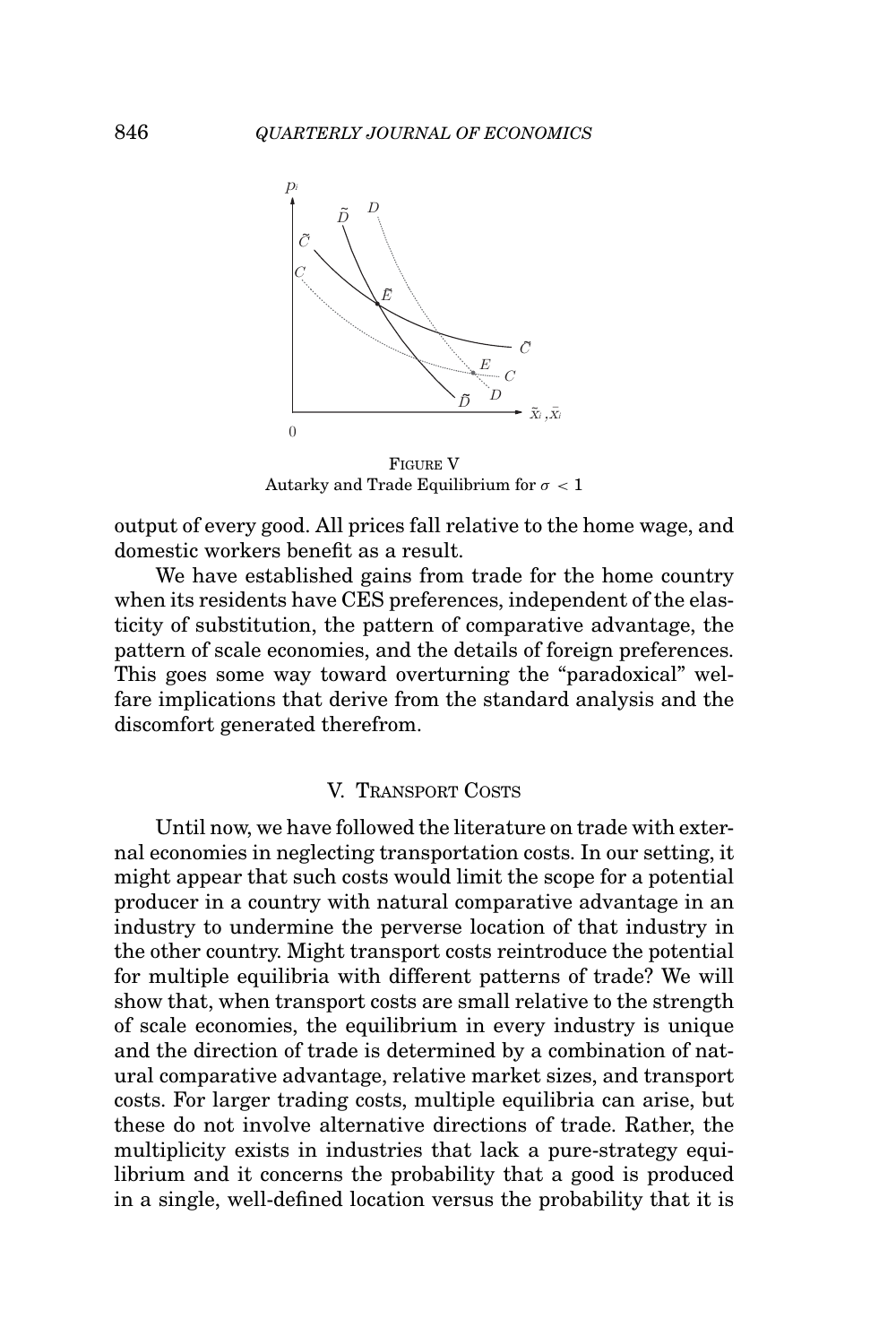produced everywhere and not traded at all. For every good, trade can flow in only one direction.

Before proceeding, we need to specify the market structure that we will consider. Models with oligopolistic competition and trade are distinguished by whether markets are deemed to be *segmented*, so that firms can announce arbitrarily different prices in different geographic locations, or *integrated*, so that price differences cannot exceed the cost of shipping between the two markets.<sup>17</sup> In our setting, the two market structures yield identical outcomes in the absence of transport costs, so we did not need to address this issue before now. However, equilibria for segmented and integrated markets differ in the presence of trading costs. We will pursue here the slightly simpler case of segmented markets, although the interested reader can readily apply our methods to verify that outcomes with integrated markets are qualitatively similar.

We assume from now on that  $t_i > 1$  units of good *i* must be shipped from any location in order to deliver one unit of the good to the other country. We also assume that scale economies are strictly positive (i.e.,  $A_i'(\cdot) > 0$  for all *i*). We consider first the case in which *ti* is small for all *i*, in a sense that will become clear. We then turn to larger trading costs.

# *V.A. Low Transport Costs*

The addition of transport costs introduces the possibility that it will be attractive for a firm or firms to produce only for the local market. Such firms would enjoy an advantage relative to foreign producers inasmuch as they could serve the market without incurring the shipping costs. However, they would face a disadvantage relative to firms that serve both markets from their smaller scale of production. The case of "low" transport costs arises when, for every good, the former potential advantage from local production is outweighed by the latter cost.

Let us ignore for a moment the possibility that a firm may target a single market. If all firms contemplate selling both locally and abroad, competition among producers in a given location will bid the pair of prices down to the firms' cost of serving the respective markets. If home firms succeed in capturing both markets, these costs are  $wa_i/A_i(x_i + x_i^*)$  and  $wa_it_i/A_i(x_i + x_i^*)$  for the home

<sup>17.</sup> See, for example, Venables (1994), who compares outcomes for a Bertrand duopoly with constant production costs and *ad valorem* trading costs under the alternatives of segmented and integrated markets.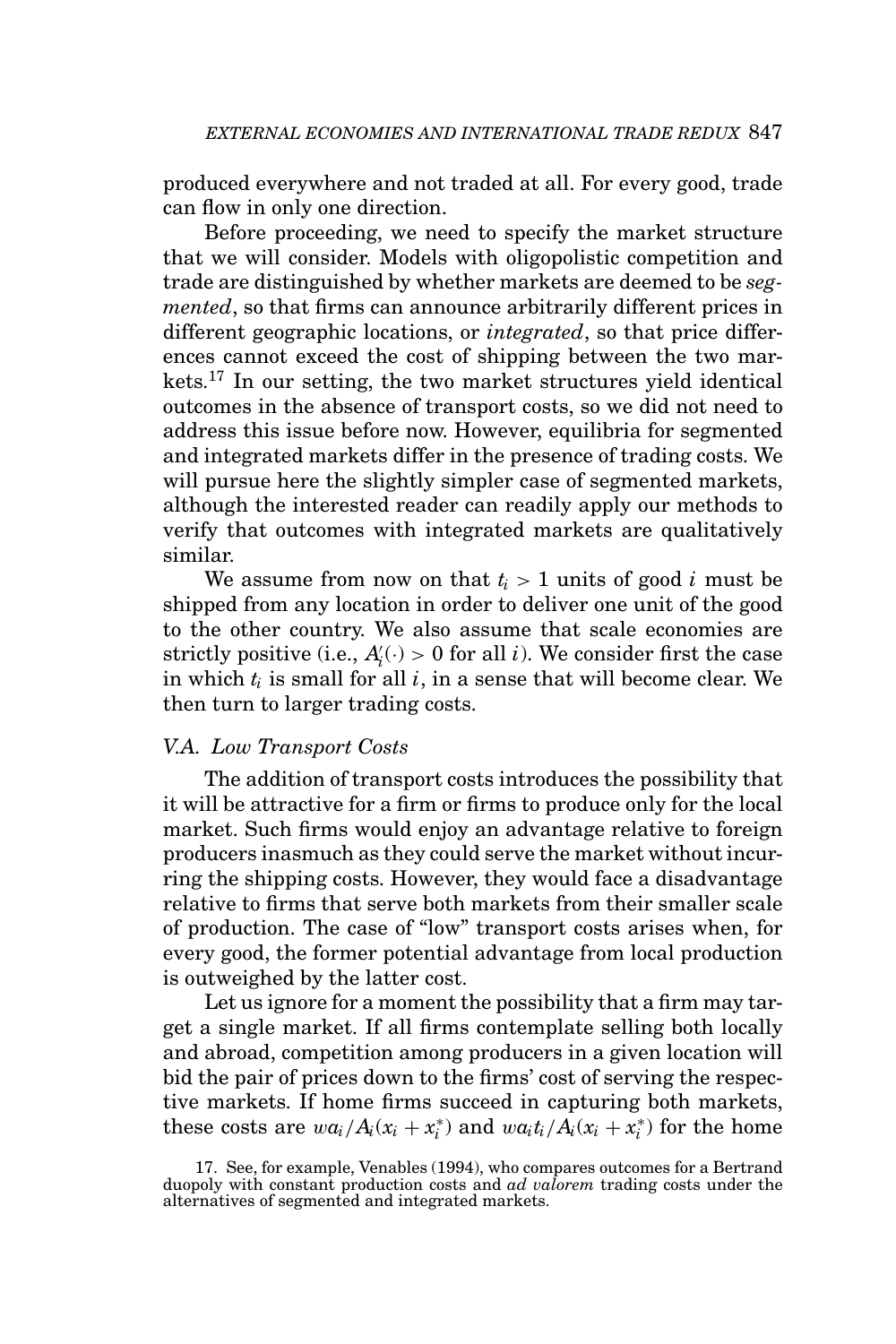and foreign markets, respectively.<sup>18</sup> Thus, no deviant firm in the foreign country can profit by shaving these prices and capturing both markets if

$$
\left[\frac{wa_i}{A_i(x_i+x_i^*)}-\frac{w^*a_i^*t_i}{A_i(x_i+x_i^*)}\right]x_i+\left[\frac{wa_it_i}{A_i(x_i+x_i^*)}-\frac{w^*a_i^*}{A_i(x_i+x_i^*)}\right]x_i^* \leq 0
$$

or if

$$
(5) \qquad \qquad \frac{a_i}{a_i^*} \leq \frac{w^*}{w} \frac{t_i x_i + x_i^*}{x_i + t_i x_i^*} \; .
$$

If, on the other hand, the inequality in (5) runs in the opposite direction, then foreign firms can sell at their costs of serving the home and foreign markets,  $w^* a_i^* t_i / A_i (x_i + x_i^*)$  and  $w^* a_i^* A_i (x_i + x_i^*)$ , respectively, and no deviant home firm can profit by undercutting this pair of prices.

Suppose now that (5) is satisfied and consider a foreign deviant that seeks to undermine production in the home country by capturing only its local market. It could do so by announcing a pair of prices such that its local price were a bit below  $wa_it_i/A_i(x_i + x_i^*)$ and its price for exporting to home consumers were prohibitively high. This deviation is unprofitable if and only if

$$
\left[\frac{wa_it_i}{A_i(x_i+x_i^*)}-\frac{w^*a_i^*}{A_i(x_i^*)}\right]x_i^*\leq 0
$$

or

(6) 
$$
\frac{a_i}{a_i^*} \leq \frac{w^*}{w} \frac{A_i (x_i + x_i^*)}{A_i (x_i^*) t_i}.
$$

Analogously, if (5) is violated, then a deviate home firm will not be able to profit by undercutting foreign producers in (only) the home market if and only if

$$
\left[\frac{w^*a_i^*t_i}{A_i(x_i+x_i^*)}-\frac{wa_i}{A_i(x_i)}\right]x_i\leq 0
$$

18. Although we continue to take the home wage as numeraire, we will retain  $w$  in the expressions in this section, because it improves the clarity of the arguments.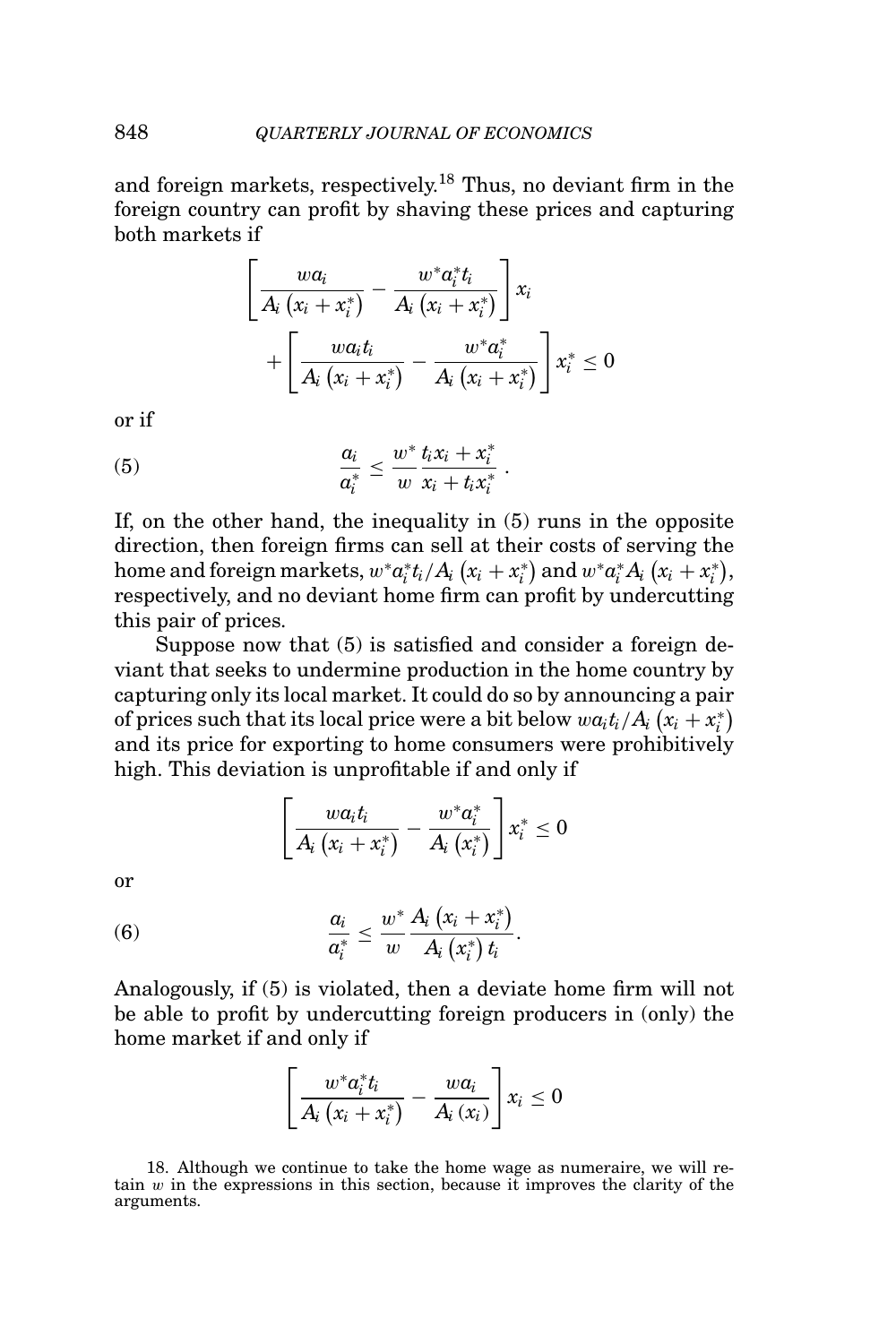or

$$
(7) \qquad \qquad \frac{a_i}{a_i^*} \geq \frac{w^*}{w} \frac{A_i(x_i) t_i}{A_i(x_i+x_i^*)} \ .
$$

Now notice that, when  $t_i$  is close to one, (5) implies that (6) is satisfied whereas the opposite inequality from (5) implies that (7) is satisfied.<sup>19</sup> In other words, a deviation to serve only one market can never pay when transport costs are low, because such a deviation requires the sacrifice of scale economies.

For  $t_i$  small, the equilibrium in each industry is unique. In this case, good  $i$  is produced only in the home country if  $(5)$  is satisfied and good  $i$  is produced only in the foreign country if  $(5)$ is violated. Competition selects the location for production that minimizes the total cost of producing and shipping the equilibrium quantities. For  $t_i \gtrapprox 1,$  this corresponds to a ranking by natural comparative advantage.<sup>20</sup> But for *ti* somewhat larger, a good that ranks highly in natural comparative advantage for the home country may nonetheless be produced in the foreign country, if the aggregate demand for the good is sufficiently greater there. What the foreign producers lose in their comparative disadvantage they potentially can make up with their lesser shipping costs.

## *V.B. High Transport Costs*

We have just seen that low trading costs do not threaten trade. As transport costs grow higher, however, the strategy of pricing to serve only local consumers becomes increasingly attractive. For *ti* sufficiently large, a deviant can undermine any pure-strategy equilibrium in which output is concentrated in a single country. Consider, for example, an industry *i* with trading costs and other parameters such that (5) is satisfied but (6) is violated. In such circumstances, good *i* cannot be produced only at home, because the implied price to foreign consumers would leave room for a profitable deviation by local producers in the foreign country.

We might hypothesize, then, that there exists an equilibrium with production of good *i* in both countries and no trade. Indeed,

19. This follows from the fact that  $(t_i x_i + x_i^*)/(x_i + t_i x_i^*) \approx 1$ ,  $A_i (x_i + x_i^*)/$  $A\left(x^*_i\right)t_i \approx A_i\left(x_i+x^*_i\right)/A\left(x^*_i\right) > 1 \text{, and } A_i\left(x_i\right)t_i/A_i\left(x_i+x^*_i\right) \approx A_i\left(x_i\right)/A_i\left(x_i+x^*_i\right) < 1 \text{, and } A_i\left(x_i\right)+A_i\left(x_i+x^*_i\right) \approx A_i\left(x_i\right)/A_i\left(x_i+x^*_i\right) < 1 \text{, and } A_i\left(x_i\right)+A_i\left(x_i+x^*_i\right) \approx A_i\left(x_i\right)/A_i\left(x_i+x^*_i\right) < 1 \text{, and } A_i\left(x_i\right)+$ 1 when  $t_i \approx 1$ .

20. We use the symbol  $\gtrsim$  to mean "greater than but approximately equal to."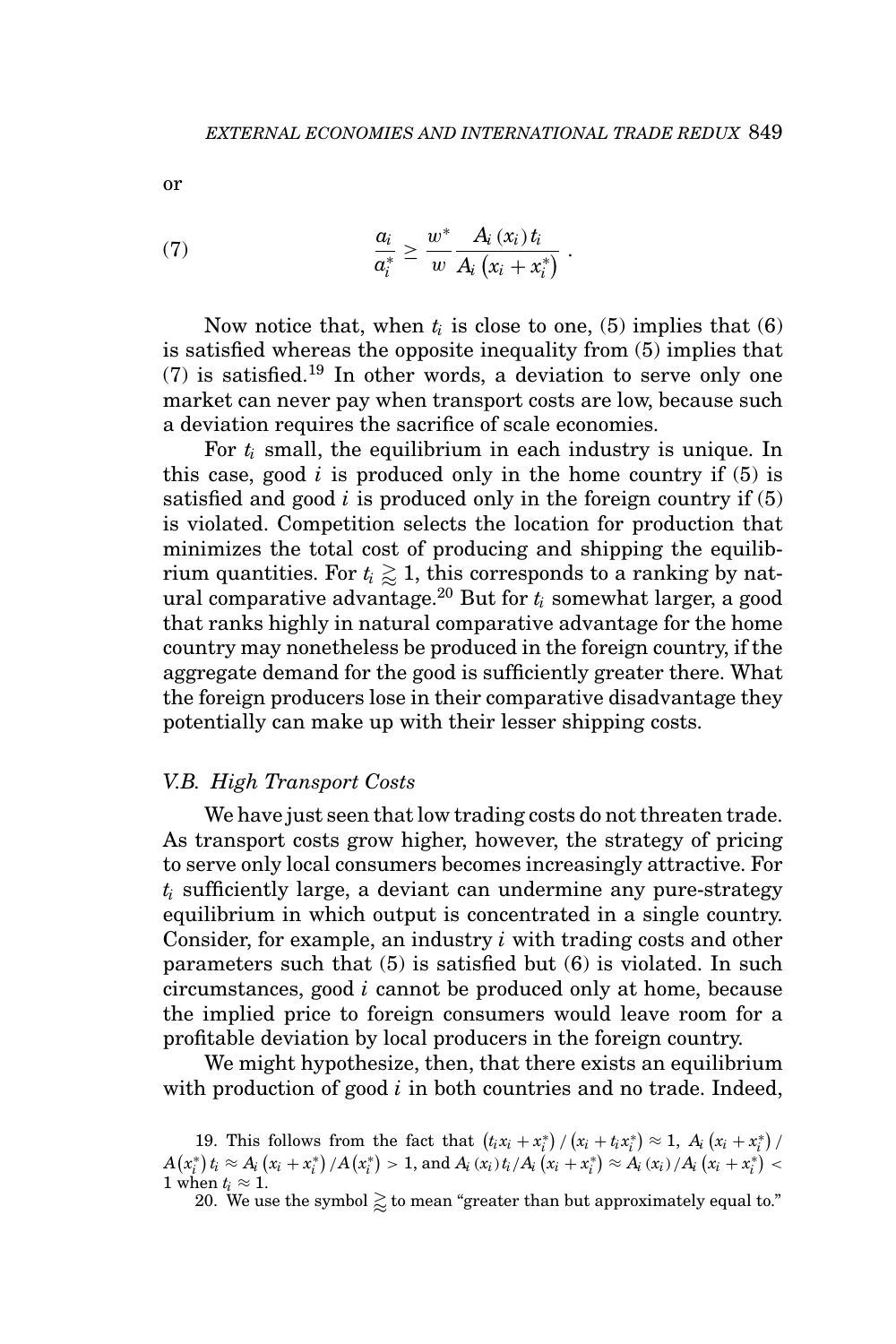this is correct when  $t_i$  is sufficiently large so that

$$
(8) \quad \left[\frac{wa_i}{A_i(x_i)} - \frac{wa_i}{A_i(x_i+x_i^*)}\right]x_i + \left[\frac{w^*a_i^*}{A_i(x_i^*)} - \frac{wa_it_i}{A_i(x_i+x_i^*)}\right]x_i^* \leq 0.
$$

The first term in (8) represents the profit that a home firm selling to both markets could earn by undercutting slightly the local price in a potential equilibrium with no trade. The second term represents the loss that such a firm would suffer by selling abroad despite the high transport costs. If the sum of these two is negative, an equilibrium with local production in both countries and no trade in good *i* will be immune to a profitable deviation by producers in the home country that might seek to capture both markets.

But suppose that (6) is violated only slightly; that is,  $a_i/a_i^* \gtrapprox$  $w^* A_i(x_i + x_i^*) / w A_i(x_i^*) t_i$ . Then, an equilibrium with dispersed production of good *i* would be undermined by a deviant in the home country that shaves prices in both markets. The losses that such a deviant would suffer on exports—represented by the second term in (8)—would be quite small. These would be more than compensated by its strictly positive profits on local sales—the first term in (8)—that would result from its greater productivity compared to its rivals. In short, if  $(6)$  is violated only slightly, then  $(8)$  must be violated as well. This situation admits no industry equilibrium in pure pricing strategies.

In such circumstances, there does exist an equilibrium in mixed strategies. In this equilibrium, firms in one country price at the unit cost they would achieve by serving only their local market whereas firms in the other country randomize among a pair of pricing strategies, one that yields only local sales and another that ensures sales in both markets. For clarity, we will refer to these respectively as the "local-pricing strategy" and the "globalpricing strategy." We proceed now to characterize the symmetric, mixed-strategy equilibrium; that is, we describe an equilibrium in which all firms in a given country pursue the same (mixed) strategies.

For concreteness, suppose that (5) is satisfied. Recall that there are  $n_i \geq 2$  home firms and  $n_i^* \geq 2$  foreign firms. The latter firms price so as to compete only for their local market; that is, they  $\mathbf{r}_i = \mathbf{r}_i + \mathbf{r}_i + \mathbf{r}_i + \mathbf{r}_i + \mathbf{r}_i + \mathbf{r}_i + \mathbf{r}_i + \mathbf{r}_i + \mathbf{r}_i + \mathbf{r}_i + \mathbf{r}_i + \mathbf{r}_i + \mathbf{r}_i + \mathbf{r}_i + \mathbf{r}_i + \mathbf{r}_i + \mathbf{r}_i + \mathbf{r}_i + \mathbf{r}_i + \mathbf{r}_i + \mathbf{r}_i + \mathbf{r}_i + \mathbf{r}_i + \mathbf{r}_i + \mathbf{r}_i + \mathbf{r}_i + \mathbf{$ The home firms randomize. With probability  $q_i$ , they too compete only for local sales, with a high price for sales in the foreign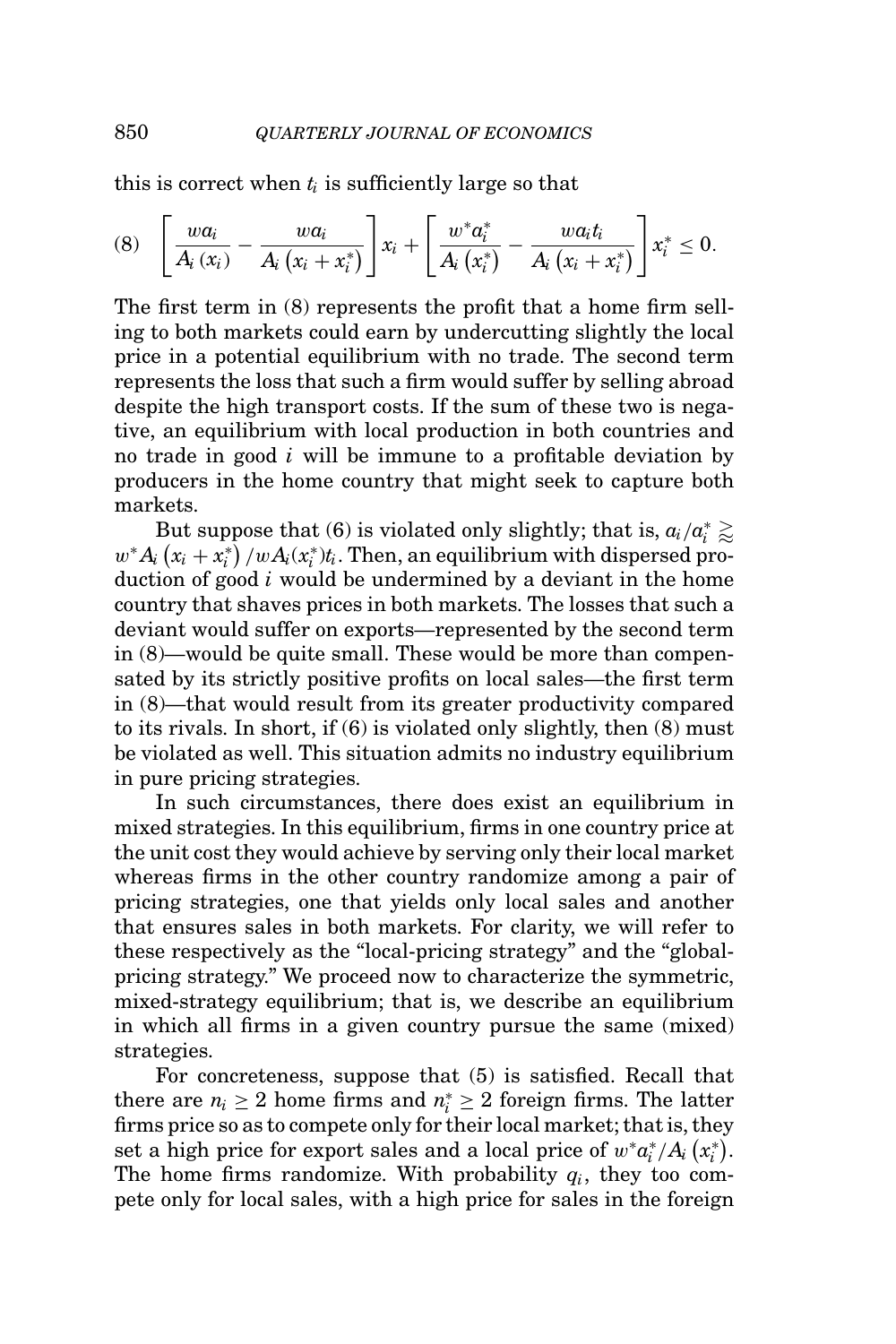country and a local price of  $wa_i/A_i(x_i)$ . With probability  $1-q_i$ , they contest both markets, shaving the price  $w^* a_i^* / A_i (x_i^*)$  to capture the foreign market, while setting a price  $p_i > wa_i/A_i(x_i + x_i^*)$ for home sales. The latter strategy entails losses on foreign sales but profits on home sales that potentially can compensate.

What values of  $p_i$  and  $q_i$  are consistent with equilibrium? First note that  $p_i$  cannot exceed  $w a_i / A_i(x_i)$ . If it did, a deviant firm could announce a price slightly below *pi* for home sales and a very high price for foreign sales, and thereby earn positive expected profits.21 Also, *pi* must be such that each home firm is indifferent between the alternative strategies over which it randomizes. The local-pricing strategy yields zero profits in all states of the world.<sup>22</sup> The alternative strategy yields profits proportional to

$$
\pi_{i}(p_{i}) = \left[p_{i} - \frac{wa_{i}}{A_{i}(x_{i} + x_{i}^{*})}\right]x_{i} + \left[\frac{w^{*}a_{i}^{*}}{A_{i}(x_{i}^{*})} - \frac{wa_{i}t_{i}}{A_{i}(x_{i} + x_{i}^{*})}\right]x_{i}^{*},
$$

where the factor of proportionality reflects the number of firms that realize the global-pricing strategy and thereby share the two markets. Because expected profits from the global-pricing strategy are proportional to  $\pi_i(p_i)$ , a home firm will be indifferent between the alternative strategies if and only if

(9) 
$$
\left[p_i - \frac{wa_i}{A_i (x_i + x_i^*)}\right] x_i + \left[\frac{w^* a_i^*}{A_i (x_i^*)} - \frac{wa_i t_i}{A_i (x_i + x_i^*)}\right] x_i^* = 0.
$$

Note that  $(9)$  pins down  $p_i$ . The second term in  $(9)$  is negative, because (6) is violated in the case under consideration. These are the losses that home firms suffer on their foreign sales as a result of the high transport costs. The first term reflects the positive profits that the home firms collectively earn on local sales if they succeed in capturing the world market. Competition bids the home price down to the point where the home profits just offset the foreign losses.

21. With such a strategy, the deviant would earn zero profits whenever any of its rivals quoted the price  $wa_i/A_i(x_i)$ . But, with probability  $(1 - q_i)^{n_i-1}$ , all would quote the price  $p_i > wa_i/A_i(x_i)$  for home sales and  $w^*a_i^*/A_i(x_i^*)$  for foreign sales. The latter would ensure these firms of the entire foreign market. The deviant would capture the benefits of large scale without suffering any losses on exports, and it would profit from its home sales.

22. If some rival announces  $p < w a_i/A_i(x_i)$ , then a firm quoting  $w a_i/A_i(x_i)$ makes no sales and no profits. If no rival announces this price, then the firm makes positive local sales but sells at cost.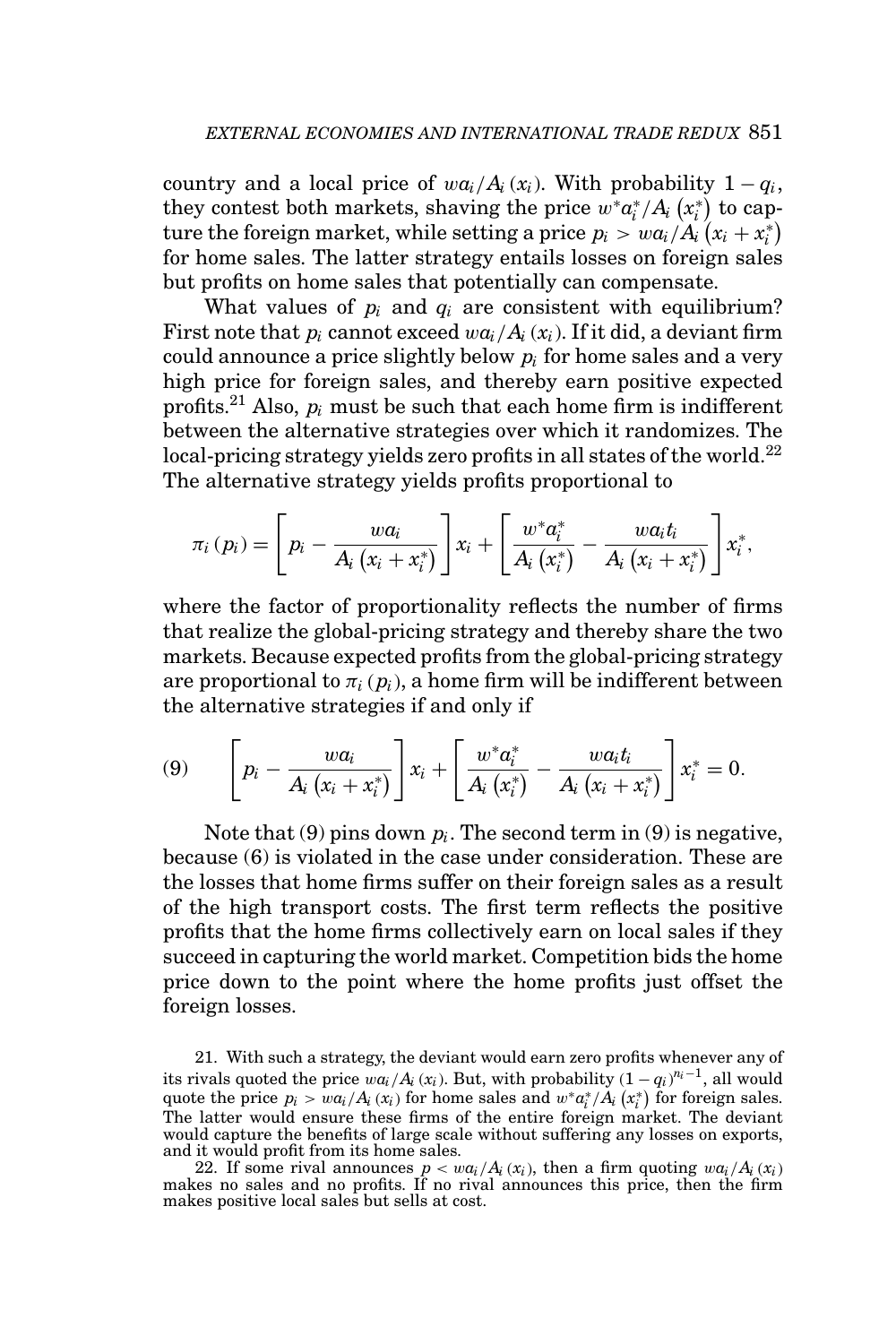The common mixing probability *qi* must be such that no home firm has any incentive to deviate. Two sorts of potential deviations come into play. First, a home firm might try to avoid the losses associated with foreign sales, while still enjoying profits from home sales when some of its rivals play the global-pricing strategy. Second, a home firm might deviate to a local price higher than *pi* to capitalize on the event that all of its rivals realize the local-pricing strategy. We address each of these deviations in turn.

Suppose that  $n_i - 1$  firms pursue the mixing described above and consider a deviant that sets a price just below  $p_i$  for local sales and a very high price for export sales. Such a deviant would never sell abroad and thus would never suffer losses on any export sales. If one or more of its rivals happen to realize the global-pricing strategy, then these rivals will capture the foreign market. The deviant home firm would then capture the home market (thanks to its slightly lower price), while benefiting from the external economies generated by its rivals' foreign sales. In such states, the deviant would earn a positive profit. However, if all of its home rivals instead realize the local-pricing strategy, the deviant will be left with the home market and with a productivity level that implies losses. The probability of the latter outcome must be sufficiently high so that expected profits from the deviation are nonpositive. In particular, we require

$$
(10) \ \ \left(1-q_i^{n_i-1}\right)\left[p_i-\frac{wa_i}{A(x_i+x_i^*)}\right]x_i+q_i^{n_i-1}\left[p_i-\frac{wa_i}{A_i(x_i)}\right]x_i\leq 0.
$$

The term in the first square bracket in (10) represents the gain from capturing the entirety of the home market when at least one home rival realizes a price low enough for export sales. The term in the second square bracket represents the losses that result for the deviant when none of its home rivals export. Each term is weighted by its respective probability of occurrence. Because the term in the first square bracket is positive and that in the second bracket is negative, there must be a finite range of values of *qi*, including  $q_i = 1$ , that satisfies (10).

Now consider the deviation that entails a price just below  $w a_i / A_i(x_i) \text{ for home sales and one just below } w^* a_i^* / A_i(x_i^*) \text{ for for-}$ eign sales; that is, the deviant prices to ensure export sales and hopes for an especially large profit in the home market by pricing above *pi*. If no other home firm realizes the global-pricing strategy, the deviant will earn positive profits. But if at least one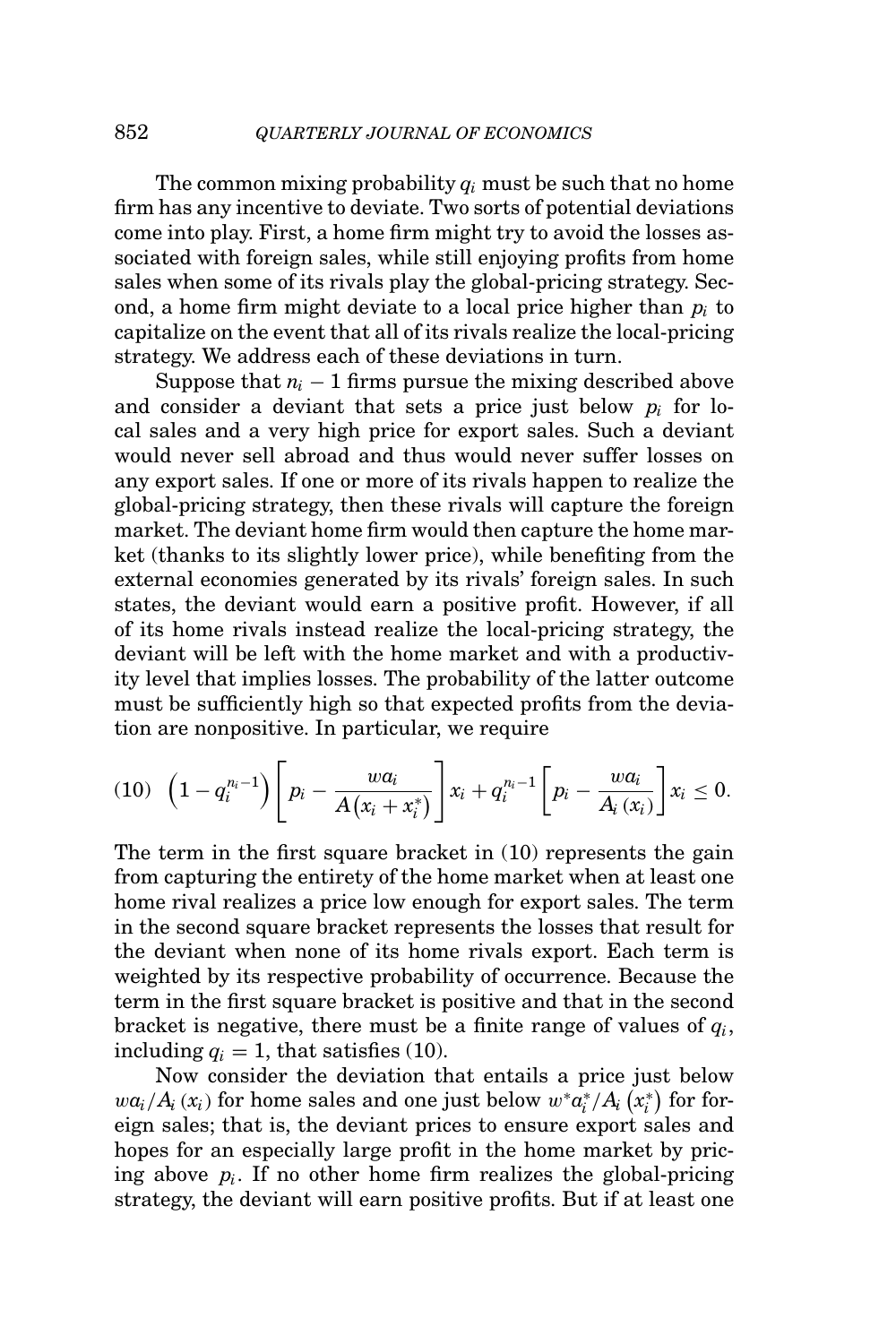other home firms realizes this strategy, the deviant will capture no home sales (due to its higher price) and yet it will share in the foreign losses. The mixing probabilities for the others must be such that, overall, this strategy yields the deviant nonpositive expected profits, or that  $2^3$ 

(11)  

$$
q_i^{n_i-1} \left[ \frac{w a_i}{A(x_i)} - \frac{w a_i}{A(x_i + x_i^*)} \right] x_i + \frac{1 - q_i^{n_i}}{n_i (1 - q_i)}
$$

$$
\times \left[ \frac{w^* a_i^*}{A_i (x_i^*)} - \frac{w a_i t_i}{A_i (x_i + x_i^*)} \right] x_i \leq 0.
$$

The left-hand side of (11) is increasing in  $q_i$  in the range where (6) is violated, which implies that if (11) is ever satisfied, it will be so for a range of  $q_i$  that includes  $q_i = 0$ .

Any  $q_i$  that satisfies (10) and (11) can be sustained in a mixedstrategy equilibrium. This suggests the possibility of multiple equilibria that share certain qualitative features but differ in their mixing probabilities. In all such equilibria, either good *i* is produced and exported by the home country or it is not traded at all.

# *V.C. Implications for the Trade Pattern*

We have seen that, when (6) and (7) are satisfied—as they must be when  $t_i$  is close to one—the equilibrium in industry  $i$  is unique and always involves trade. If (5) is satisfied, good *i* is produced only in the home country; otherwise, it is only produced in the foreign country. Notice how this conclusion differs from that in DFS, where transport costs always imply a range of nontraded goods. In DFS, comparative advantage is the sole motivation for trade. Thus, low transport costs are sufficient to choke off trade in industries where comparative cost advantages are slight. Here, trade takes place not only for reasons of natural comparative advantage, but also due to scale economies. Low transport costs will not kill trade when external economies are strictly positive.

When trading costs are higher, industries fall into one of three categories: (i) industries with a unique pure-strategy equilibrium characterized by production in only one country; (ii) industries

<sup>23.</sup> The first term in (11) represents the profits that the deviant earns on home sales when it alone captures export sales times the probability that this event occurs. The second term represents the deviant's expected losses on export sales, considering that it may share the foreign market with zero, one, two, etc., of the other home firms.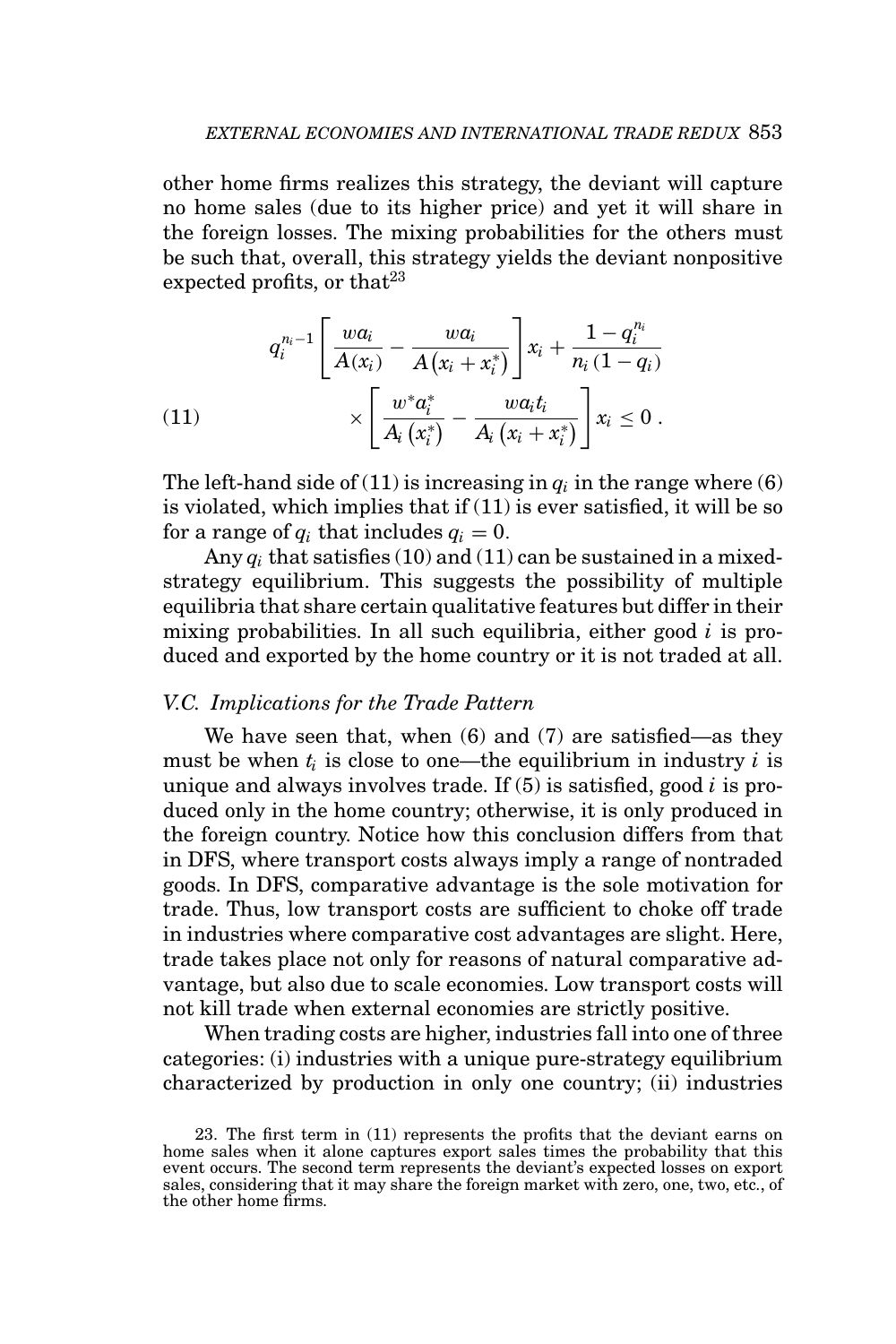with a unique pure-strategy equilibrium characterized by dispersed production and an absence of trade; and (iii) industries with a mixed-strategy equilibrium in which either production is concentrated or the good is not traded.

To see how these possibilities fit together, let us reconsider a good for which (5) holds, that is, a good in which the home country has a sufficiently strong natural comparative advantage to make this country the sole candidate for exporting. Recall that the smaller is  $a_i/a_i^*$ , the stronger is the home country's natural  $\mathop{\mathrm{comparative}}$  advantage in industry  $i.$  If  $a_i/a_i^*$  is so small that  $(6)$ also holds, then the industry will be concentrated in the home country, as we have already seen. No firm in the foreign country can offer a price to local consumers that generates sales and covers its per-unit costs. If *ai*/*a*<sup>∗</sup> *<sup>i</sup>* is not very small, but rather large enough so that (8) holds, then production takes place in both countries. $^{24}$  Let  $\bar{a}_i$  denote the critical value of  $a_i/a_i^*$  such that (8) holds as an equality. Note that  $\bar{a}_i$  may or may not be larger than the left-hand side of (5); if it is not, then there are no values of  $a_i/a_i^*$ for which good *i* is always nontraded. Finally, for all values of  $a_i/a_i^*$  that satisfy (5) but not (6) or (8), the industry equilibrium must involve mixed strategies.<sup>25</sup> At the lower end of this range, where (6) is just violated, (11) holds only for  $q_i \gtrapprox 0$ . At the upper end of the range (if one exists), where  $a_i/a_i^* \lessapprox \bar{a}_i$ , (10) holds only for  $q_i \leq 1$ . In other words, for parameters such that the condition for an equilibrium with specialization and trade just fails, the home firms almost surely choose the global-pricing strategy, whereas for parameters such that the condition for an equilibrium

24. For (8) to be satisfied, we must have

$$
\frac{x_i}{A_i(x_i+x_i^*)}-\frac{x_i}{A_i(x_i)}+\frac{t_ix_i^*}{A_i(x_i+x_i^*)}>0
$$

and

$$
\frac{a_i}{a_i^*}\geq \frac{w^*}{w}\frac{A(x_i+x_i^*)}{A(x_i^*)\,t_i}\bigg[\frac{t_ix_i^*}{t_ix_i^*-x_i\left(\frac{A(x_i+x_i^*)}{A(x_i)}-1\right)}\bigg]\equiv \bar{a}_i\,\,.
$$

25. The fact that

$$
\frac{t_ix_i^*}{t_ix_i^* - x_i\left(\frac{A(x_i+x_i^*)}{A(x_i)}-1\right)} > 1
$$

implies that the right-hand side of  $(6)$  is less than  $\bar{a}_i$ . This in turn means that, except when transport costs are low, the set of values of  $a_i/a_i^*$  at which both (6) and (8) are violated is nonempty.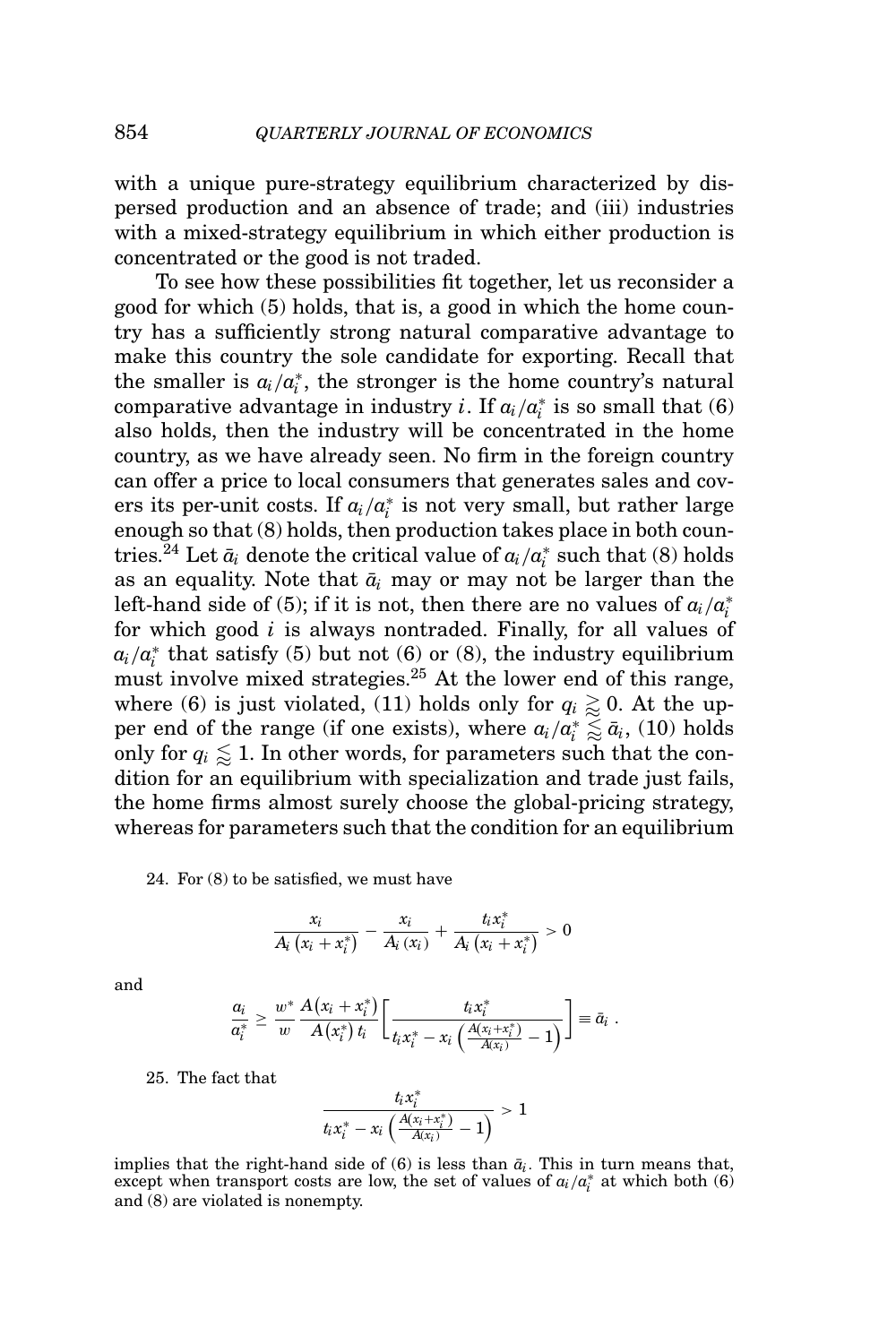with dispersed production just fails, the home firms almost surely choose the local-pricing strategy.

# VI. CONCLUDING REMARKS

External scale economies need not overturn orthodox presumptions about the pattern and welfare consequences of international trade. By assuming a continuum of industries in which producers behave as Bertrand competitors, we have found that the pattern of trade is uniquely determined and that "natural" productivity advantage governs the chain of comparative advantage. We have also identified a class of preferences, namely CES, for which gains from trade are ensured.

The extensive literature on external economies typically posits a competitive environment with many small firms. Researchers have used the small size of producers in a competitive equilibrium to justify the assumption that firms neglect the impact of their output decisions on aggregate scale and productivity. We have argued that it is not the equilibrium size of a firm that matters for its assessment of productivity, but rather the nature of industry competition and, in particular, whether a firm can foresee growing large as a result of its actions. When industry participants believe that they can grow large, the potential for internalization is enough to coordinate locational decisions even when externalities remain pervasive in equilibrium.

The literature also typically focuses on an environment with only two industries. Often the assumption is made for convenience, although it might be appropriate if external scale economies spread throughout broad sectors. If, instead, external economies are generated by specific activities, a model with many activities may be more appropriate. Thus, country size no longer plays the role that it does in the standard analysis, because a small country can accommodate all of some activities so long as it hosts relatively few of them.

In this paper, we have considered a static environment in which productivity in an industry and country depends only on current local output. Our results can readily be extended to settings with dynamic externalities in which productivity depends also on past experience. Suppose, for example, that industry productivity is determined by fundamentals and by output last period. Then, natural comparative advantage (given by fundamentals as well as initial conditions) determines allocations in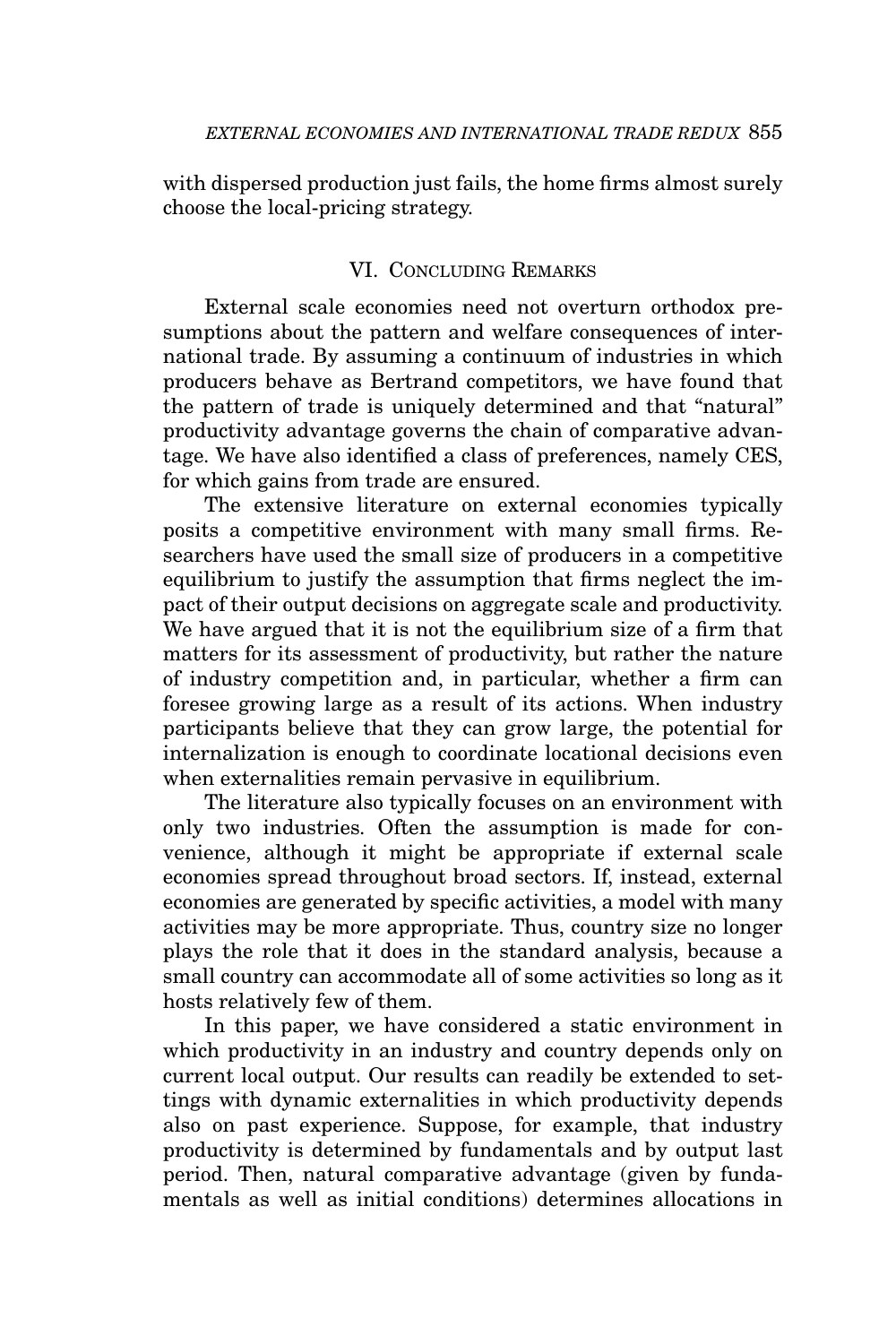the first period, as in DFS. In the second period, the initial advantages are strengthened by the specialization pattern of the prior period, and the pattern of trade gets locked-in, as in Krugman (1987). Hence, initial comparative advantage uniquely determines the subsequent evolution of the economy.<sup>26</sup> Moreover, the logic of the present paper indicates that the outcome will be the same if productivity depends both on current and past output. Equilibrium in the first period would follow natural comparative advantage—as we have shown—and then the dynamic externalities would lock in this trade pattern forever.

These observations may have more general applicability than our simple Ricardian model. For example, Grossman and Rossi-Hansberg (2008) study task trade between similar countries. They assume that firms perform a continuum of tasks to generate output and that productivity in each task depends on how frequently it is performed by all firms in that same location. In that setting, a firm can grow large by serving as a potential supplier of a task to others. Although no outsourcing takes place in equilibrium, the potential for same is enough to coordinate locational decisions for each task. Moreover, the fact that each task is small means that any task might be concentrated in a small country.

Another relevant application can be found in urban economics. The existence of cities seems evidence of agglomeration economies that are, at least partially, external to the firm. As in our setup, a site can have low or zero productivity if no firm locates there, but could be as productive as New York if ten million people resided nearby. Multiple equilibria are pervasive in models of systems of cities, as sites may or may not host cities depending on whether agents coordinate to live there. To address this problem, the urban economics literature has invoked the actions of large "city corporations" (Henderson 1974) that can subsidize factors to encourage the internalization of externalities and thereby coordinate location decisions.27 Our theory provides an alternative mechanism for coordination in naturally productive sites. If firms engage in Bertrand competition, each will recognize that by locating alone in a "good" site it can potentially achieve efficient scale as a "one-company town." Such a producer might still be small in

<sup>26.</sup> Such an economy could still have several steady states, but the initial conditions will determine a unique dynamic equilibrium path. See Matsuyama (1991) for a detailed discussion of a similar argument.

<sup>27.</sup> Durable housing investments can also serve as a coordinating mechanism in dynamic models, as shown by Anas (1992) and Henderson and Venables (2009).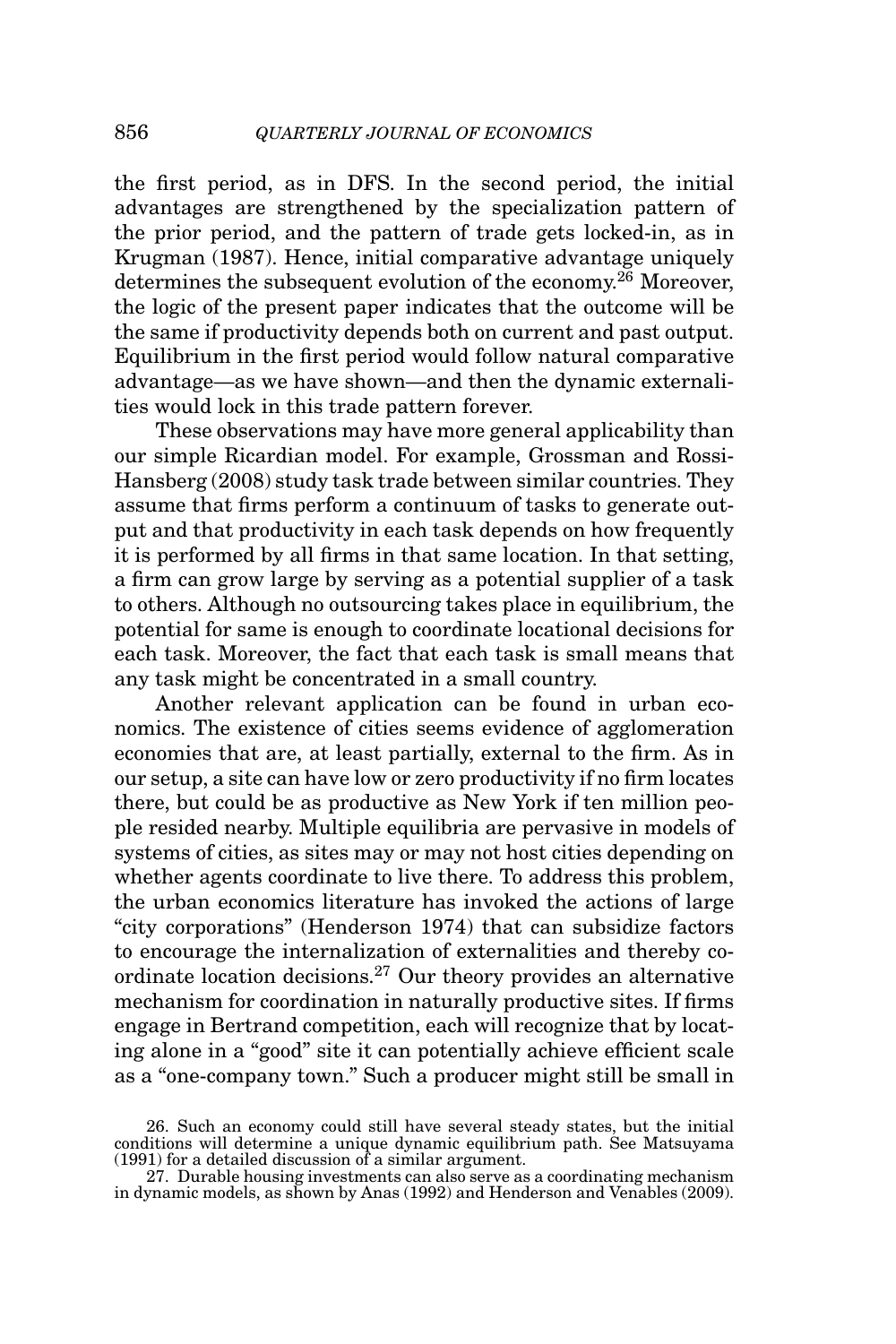relation to the aggregate economy, if the number of towns or cities is large. In equilibrium, all towns may house numerous firms, yet the equilibrium allocation of activities across space will be unique. In short, our conclusions about trade with many industries may apply as well to agglomeration with many cities.

Our paper demonstrates that the size of industries (or cities) and the nature of the competition ought to be carefully considered in future modeling of external scale economies.

PRINCETON UNIVERSITY PRINCETON UNIVERSITY

#### **REFERENCES**

- Anas, Alex, "On the Birth and Growth of Cities: Laissez-faire and Planning Com-
- pared," Regional Science and Urban Economics, 22 (1992), 243–258.<br>Antweiler, Werner, and Daniel Trefler, "Increasing Returns and All That: A View<br>from Trade," American Economic Review, 92 (2002), 93–119.<br>Bhagwati, Jagdish
- *Trade, Balance of Payments and Growth: Papers in International Economics in Honor of Charles P. Kindleberger*, J.N. Bhagwati, R. W. Jones, R. A. Mundell, and J. Vanek, eds. (Amsterdam: North-Holland, 1971).
- Caballero, Ricardo J., and Richard K. Lyons, "The Role of External Economies in U.S. Manufacturing," NBER Working Paper No. 3033, 1989. ——, "Internal versus External Economies in European Industry," *European Eco*
	- *nomic Review,* 34 (1990), 805–826.
- ——, "The Case for External Economies," in *Political Economy, Growth, and Business Cycles*, A. Cukierman, Z. Hercowitz, and L. Leiderman, eds. (Cambridge, MA: MIT Press, 1992).
- Chan, Vei-Lin, Been-Lon Chen, and Kee-Nam Cheung, "External Economies in Taiwan's Manufacturing Industries," *Contemporary Economic Policy,* 13 (1995), 118–130.
- Chipman, John S., "A Survey of the Theory of International Trade: Part 2, The Neo-Classical Theory," *Econometrica,* 33 (1965), 685–760.
- ——, "External Economies of Scale and Competitive Equilibrium," *Quarterly Jour-*
- *nal of Economics,* 84 (1970), 347–363. Choi, Jai-Young, and Eden S.H. Yu, "External Economies in the International Trade Theory: A Survey," *Review of International Economics,* 10 (2002), 708– 728.
- Dornbusch, Rudiger, Stanley Fischer, and Paul A. Samuelson, "Comparative Advantage, Trade, and Payments in a Ricardian Model with a Continuum of Goods," *American Economic Review,* 67 (1977), 823–839.
- Ethier, Wilfred J., "Decreasing Costs in International Trade and Frank Graham's Argument for Protection," *Econometrica,* 50 (1982a), 1243–1268.
- ——, "National and International Returns to Scale in the Modern Theory of International Trade," *American Economic Review,* 73 (1982b), 389–405. Graham, Frank D., "Some Aspects of Protection Further Considered," *Quarterly*
- 
- Journal of Economics, 37 (1923), 199–227.<br>Grossman, Gene M., and Esteban Rossi-Hansberg, "Task Trade between<br>Similar Countries," NBER Working Paper No. 14554, 2008.<br>Helpman, Elhanan, "Increasing Returns, Imperfect Markets,
- 
- Jones, eds. (Amsterdam: North Holland, 1984). Helpman, Elhanan, and Paul R. Krugman, *Market Structure and Foreign Trade: Increasing Returns, Imperfect Competition, and the International Economy* (Cambridge, MA: MIT Press, 1985).